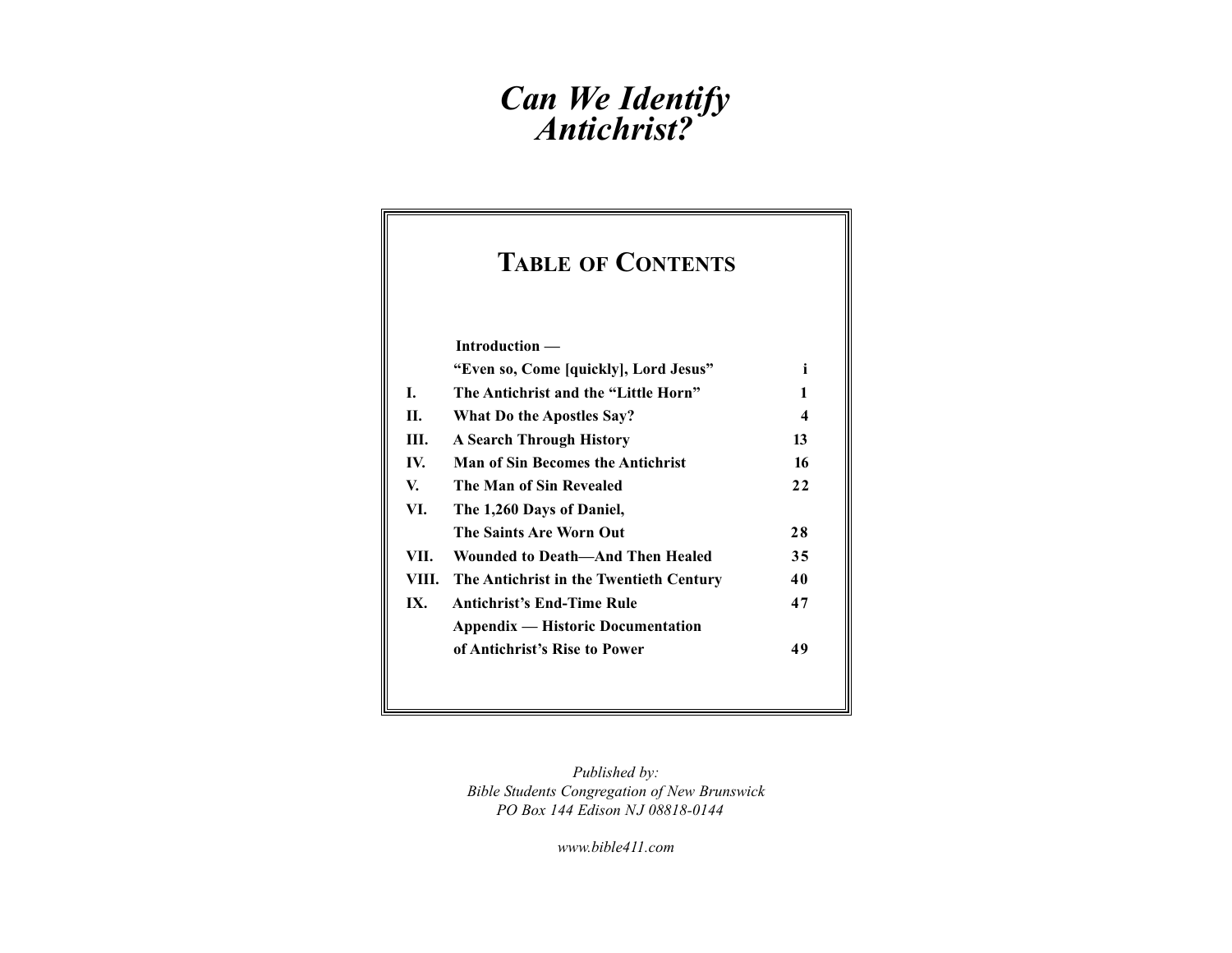# **EXTRODUCTION**

## *"Even so, Come [quickly], Lord Jesus"*

Few subjects have intrigued the student of prophecy more than the Antichrist—"Man of Sin." Small wonder, all Bible-believing Christians with the Apostle John long to be united with our Heavenly Bridegroom at his return, the event which will bring the satisfying grand fulfillment of "that blessed hope" (Titus 2:13). Excited by Paul's clue in 2 Thessalonians 2:8 that the Man of Sin must first be revealed before Christ returns, speculation on the identity of this mysterious figure has always been intense….

Eager for their Bridegroom's return, Christians during the first three centuries concluded that the Pagan Roman Empire was undoubtedly the Man of Sin. In the sixteenth century, the rallying cry of the Reformation leaders was that Papacy was the Man of Sin. And so the imminent return of Christ was the heart-throbbing expectation of Christians during the centuries that followed.

With the rebirth of the State of Israel in 1948 and Jewish zealots calling for the construction of the third temple, a literal, superhuman Man of Sin sitting in a literal temple in Jerusalem became a popular option of prophetic interpretation. What are the scriptural merits of this popular concept of Antichrist?

How can we identify the Antichrist, the Man of Sin, which must come before Jesus Christ can return for his Bride, his Church? When then can John's prayer representing the longings of the Church for centuries be answered?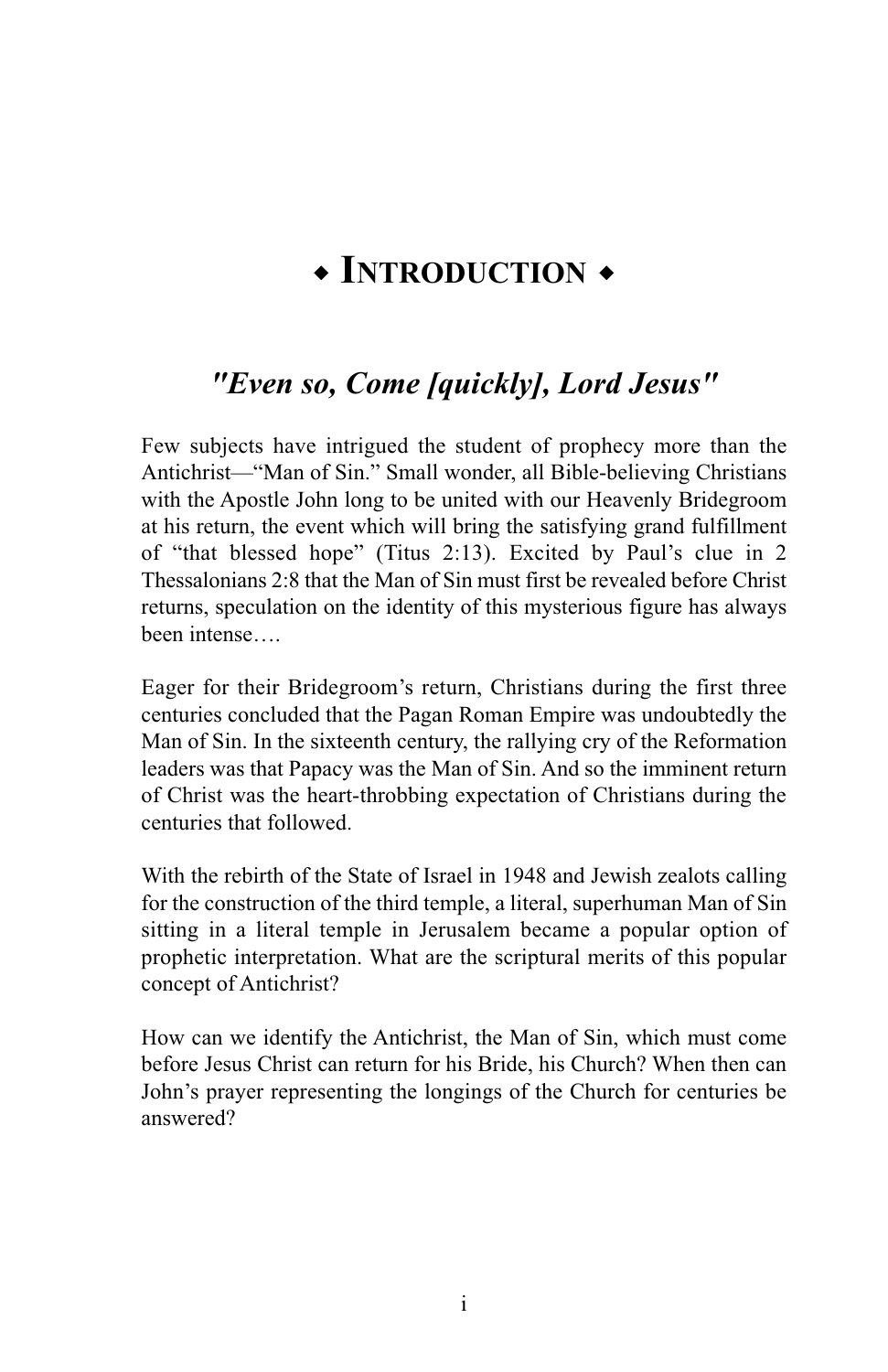# $\bullet$  Chapter One  $\bullet$

# *The Antichrist and the "Little Horn"*

The literal Man of Sin concept holds that the four *beasts* of Daniel 7 represent four governments or empires. The "little horn" of the fourth beast (vss. 8, 11, 20) symbolizes a single individual who is the Man of Sin. At the same time this concept claims that the Leopard *Beast* of Revelation 13 pictures not a government, but a personal Man of Sin and that the ten horns (verse 1) picture ten governments that support this worldwide dictator. But this interpretation is completely inconsistent with itself.

### *Inconsistent Interpretation*



Once the Bible identifies a symbol, then we are on shaky ground to assign that symbol a different meaning. Since Daniel identifies these beasts as governments, most agree that these beasts of Daniel 7 are universal empires: Babylon, Medo-Persia, Greece and Rome. By what logic then are the beasts of Revelation symbolic of an individual when beasts in Daniel are admittedly governments? Also, is it not inconsistent to claim the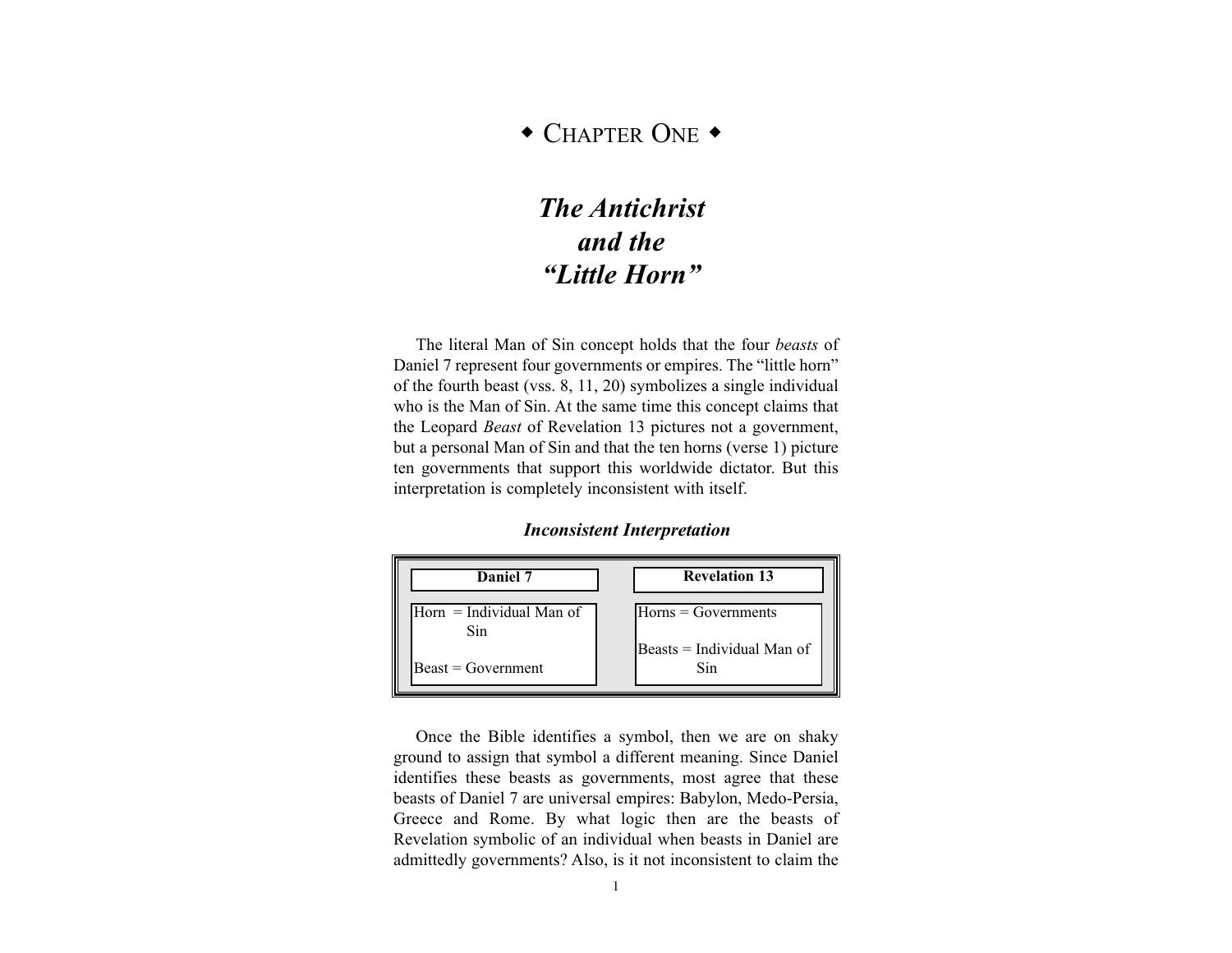#### *The Antichrist and the "Little Horn"*  $\bullet$  3

#### 2 <sup>w</sup> *The Antichrist and the "Little Horn"*

little horn in Daniel is a man, whereas the horns of Revelation are governments? Consistency requires a uniform application of the beasts and horns in both Daniel and Revelation.

The justification for this reversal of interpretation is the claim that the Leopard Beast of Revelation 13 is referred to by a personal pronoun *he*; whereas the government beasts of Daniel are not. This reasoning, however, is simply not valid. The fourth beast (Daniel 7:19-20), which all agree represents the Roman Empire, is also referred to by the personal pronoun *his.* Additionally, the beasts picturing Medo-Persia and Greece in Daniel 8:3-7 are continually referred to by the personal pronouns *he* and *him.* Therefore, *"he"* or *"him"* do not at all necessarily indicate a man.

In Daniel and Revelation beasts are governments of long duration—empires. Horns are governmental powers within these empires. They can be sequential as in Daniel 7. Or they can be contemporaneous as in Revelation 13. According to history, Papacy was a power which grew out of the Roman Empire. Papacy as the "little horn" of Daniel 7 was a sequential government power erupting as a horn from within the Pagan Roman Empire. But in Revelation 13 Papacy is represented as a beast, actually a continuation of the Roman *beast* of Daniel 7 from the time the little horn emerged—the Papal Holy Roman Empire.

### *The Persecution of the Saints*

Several other factors concerning the Little Horn prove that Antichrist is a system and not an individual. The *"little horn*… wears out the saints of the most high" (Daniel 7:25). This fact presents a dilemma if a personal Antichrist wears out the saints during a future "seven-year tribulation." If, as some claim, the true Church is taken to heaven before the "tribulation," who are the "saints of the most high" that are persecuted by the Man of Sin? They reply that these are the "tribulation saints" (Revelation 7:14) and not the *saints or Church of Christ* who are taken before the tribulation. They add that these "tribulation saints" will be in the Kingdom as subjects, but have no part in reigning with Christ in his Kingdom. This reigning in the Kingdom, they say, is

reserved exclusively for the *Church of Christ* who previous to the tribulation have been gathered together to Christ.

This difference cannot be correct. The same saints that are persecuted by the Little Horn, the Man of Sin, are also given the Kingdom. The sequence of events in Daniel 7 is significant: First, Christ is brought before the Heavenly Father and given the Kingdom (vss. 13, 14). The saints of Daniel 7, like Christ, are given the Kingdom (vss. 21, 22) *after* the Little Horn "made war with [them] the saints and prevailed against them." Notice—the *saints* that are persecuted by the Little Horn are the same *saints* that reign with Christ. The *saints* of Daniel 7 are not the "tribulation saints" of Revelation 7. Only Christ and his Church reign in his Kingdom.

Therefore, "the saints of the most high" of verse 22 are not the "tribulation saints," but the Church of Christ who reigns with Christ. This consistent reasoning also provides us the time element for the Man of Sin. The Little Horn persecutes these saints. Consequently, the Little Horn, the Man of Sin, must be revealed *before* the Day of Christ when the saints are resurrected—and before the tribulation occurs. Thus, a future, literal Man of Sin concept crumbles. The Man of Sin could not persecute saints who already are in heaven.

### *"The Seven Years' Tribulation"*

In fact, the whole "seven-year tribulation" concept dissolves before the Book of Daniel. "The saints of the most high" are worn out by the Little Horn for a period of a "time, times, and the dividing of time" (Daniel 7:25), which most agree refers to  $3\frac{1}{2}$ years or 1260 days. Since the saints persecuted by the Man of Sin are the Church who reign with Christ and not the tribulation saints, this 1260-day persecution must occur *before* the great tribulation and not be part of that tribulation.

The popular, literal Man of Sin view just does not harmonize with Daniel 7 and Revelation 13, the very scriptures that are used as an evidence for this teaching…. We must go back to the basic scriptures of the Apostles which clearly delineate the characteristics that enable us to identify the Man of Sin—the Antichrist.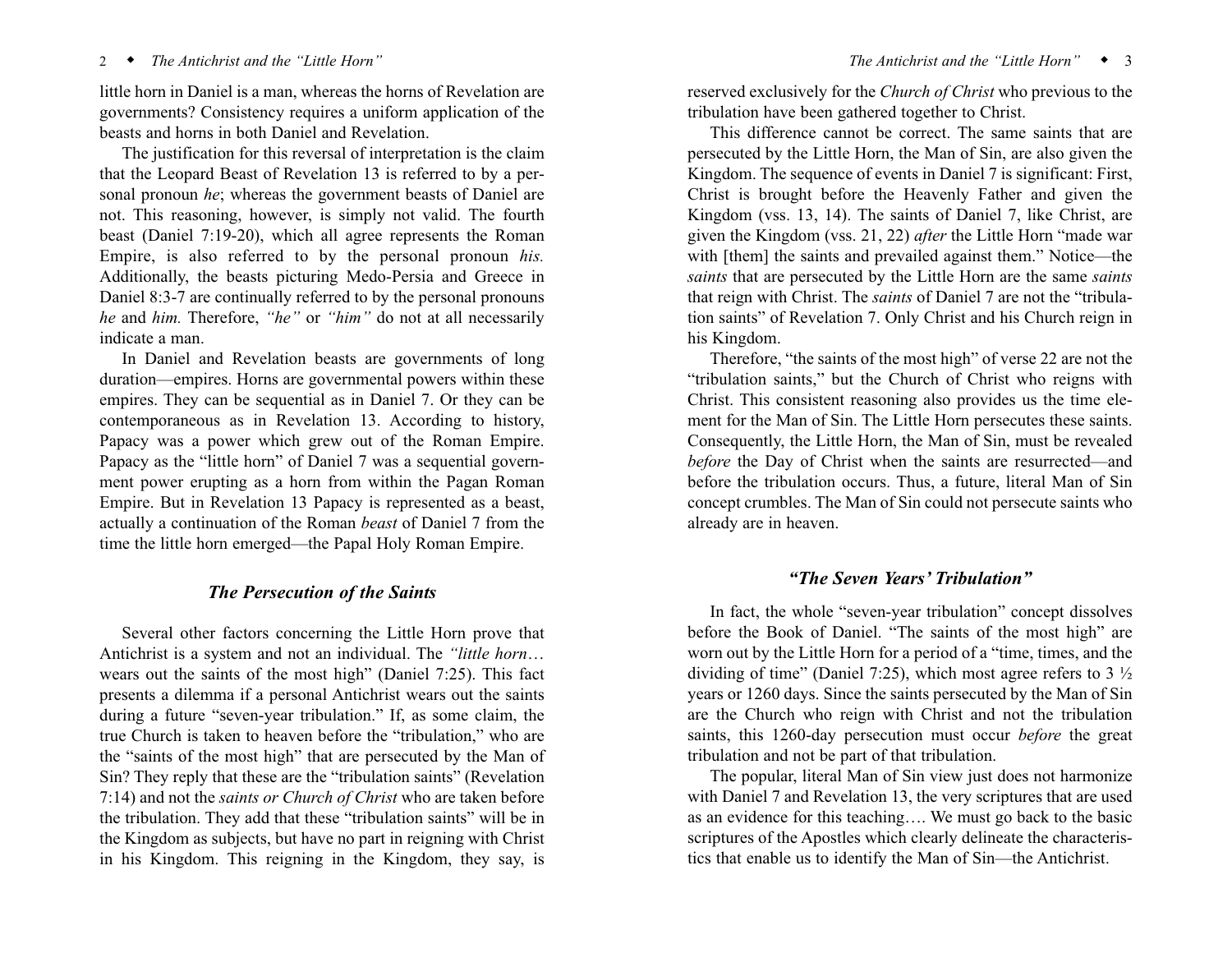# $\bullet$  CHAPTER TWO  $\bullet$

# *What Do the Apostles Say?*

The Apostle Paul's discussion in his letter to the Thessalonians is essential in identifying the Man of Sin. In 2 Thessalonians 2:3-9 (KJV), Paul mentions three names for Antichrist:

- 1. The Man of Sin (Vs. 3)
- 2. The Mystery of Iniquity (Vs. 7)
- 3. That Wicked [One] (Vs. 8)

If the Man of Sin and Mystery of Iniquity are, indeed, names of the same entity, then we have an important clue as to both the identity and the time of operation of the Man of Sin.

Most translations—including the NEW INTERNATIONAL VERSION (NIV) and THE NEW AMERICAN STANDARD (NAS) leave no doubt that all three names refer to the same entity.

#### **2 THESS. 3:3-8 (NIV)**

#### **2 THESS. 3:3-8 (NAS)**

3 Don't let anyone deceive you in any way, for that day will not come until the rebellion occurs and the **man of lawlessness** is revealed, the man doomed to destruction.

4 He opposes and exalts himself over everything that is called God or is worshipped, and even sets himself up in God's temple, proclaiming himself to be God.

3 Let no one in any way deceive you, for it will not come unless the apostasy comes first, and the **man of lawlessness** is revealed, the son of destruction.

4 Who opposes and exalts himself above every so-called god or object of worship, so that he takes his seat in the temple of God, displaying himself as being God.

| 5 Don't you remember that                                                                                                                                                | 5 Do you not remember that                                                                                                                    |
|--------------------------------------------------------------------------------------------------------------------------------------------------------------------------|-----------------------------------------------------------------------------------------------------------------------------------------------|
| when I was with you I used to                                                                                                                                            | while I was still with you, I was                                                                                                             |
| tell you these things?                                                                                                                                                   | telling you these things?                                                                                                                     |
| 6 And now you know what is<br>holding him back, so that he<br>may be revealed at the proper<br>time.                                                                     | 6 And you know what restrains<br>him now, so that in his times he<br>may be revealed.                                                         |
| 7 For the secret power of law-<br><b>lessness</b> is already at work; but<br>the one who now holds it back<br>will continue to do so till he is<br>taken out of the way. | 7 For the mystery of lawless-<br><b>ness</b> is already at work; only he<br>who now restrains will do so<br>until he is taken out of the way. |
| 8 And then <b>the lawless one</b> will                                                                                                                                   | 8 And then <b>that lawless one</b>                                                                                                            |
| be revealed, whom the Lord                                                                                                                                               | will be revealed whom the Lord                                                                                                                |
| Jesus will overthrow with the                                                                                                                                            | will slay with the breath of His                                                                                                              |
| breath of his mouth and destroy                                                                                                                                          | mouth and bring to an end by                                                                                                                  |
| by the splendor of his coming.                                                                                                                                           | the appearance of His coming.                                                                                                                 |

Notice the names, "Man of Lawlessness" and "Mystery of Lawlessness" (vss. 3 and 7). These two translations are based on the two oldest Greek manuscripts of the New Testament where the same Greek word *anomia* (ανομια) is the basis of both names, "Man of Sin" *(anomia)* and "mystery of iniquity" *(anomia).*[1] Actually, all three names (vss. 3, 7 and 8) contain this same basic Greek word. The NAS translates this basic Greek word *anomia* in the English, "man of lawlessness" (vs. 3), "mystery of lawlessness" (vs. 7) and "that lawless one" (vs. 8).

Obviously "that lawless one" (vs. 8) that is destroyed during the Lord's second advent is the "man of lawlessness" (vs. 3) who is also called the "mystery of lawlessness" (vs. 7).

|                   | That Lawless One $=$ Man of Lawlessness $=$ Mystery of |
|-------------------|--------------------------------------------------------|
|                   | <b>Lawlessness</b>                                     |
|                   |                                                        |
| <b>Man of Sin</b> | $=$ Mystery of Iniquity                                |
|                   |                                                        |

<sup>[1]</sup> Constantine Tischendorf, THE NEW TESTAMENT WITH READINGS OF OLD MANUSCRIPTS (London: Sampson Low, Marston and Company, Limited, 1869), 330.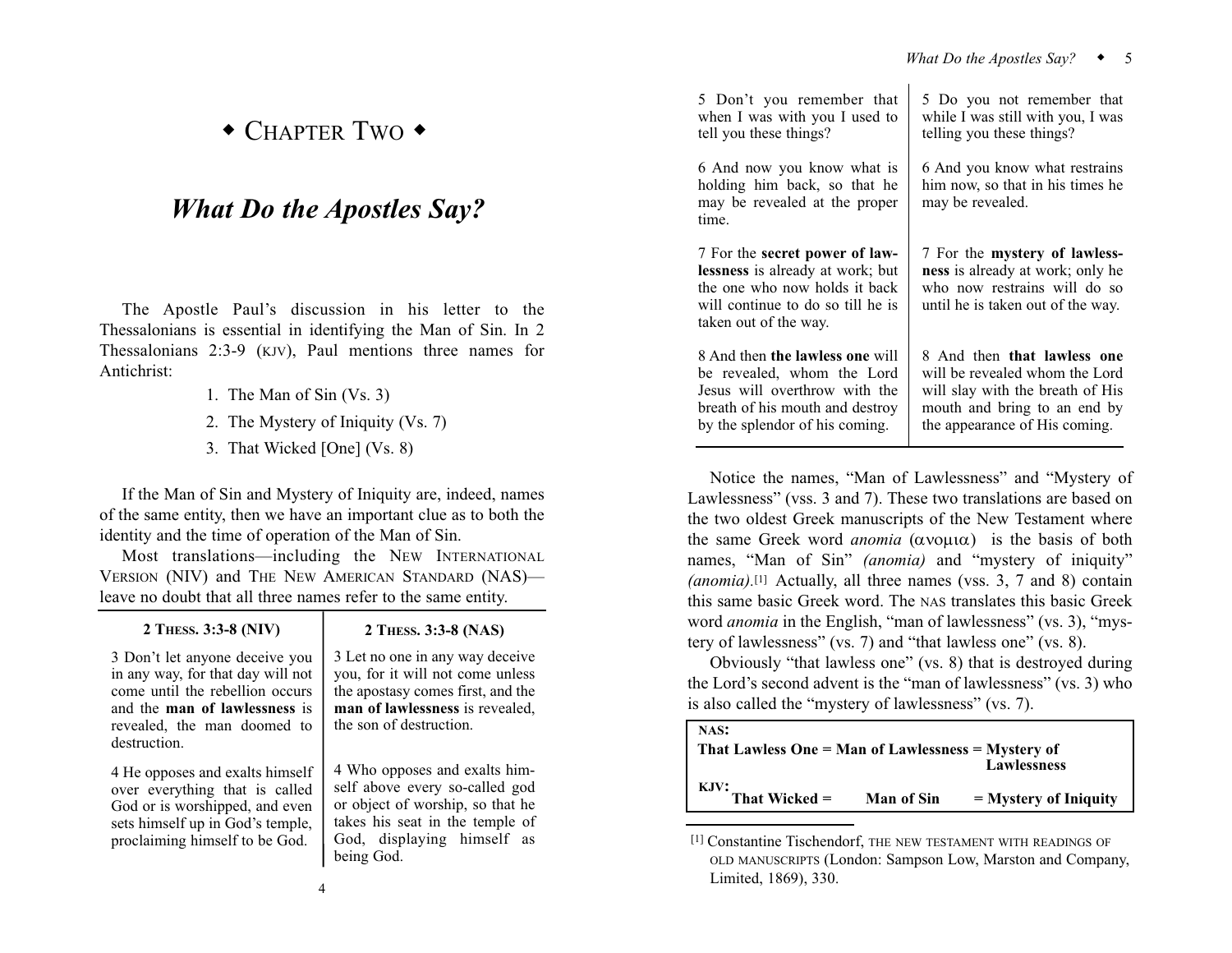Although the name "man of lawlessness" is more Scripturally accurate, the name "Man of Sin" is the name of popular usage. Therefore, we will continue to use "Man of Sin" in this treatise as rendered in the King James Version.

## *Origin of the Man of Sin*

Having established the Man of Sin and Mystery of Iniquity as names of the same entity, we can readily understand the important clues the Apostle Paul provides us in 2 Thessalonians 2:7 identifying the Man of Sin.



Paul calls the Man of Sin the Mystery of Iniquity and observes that it is already at work in his day. The Man of Sin could not be a literal man for he would be nearly two thousand years old by now!

> **Clue #2 Mystery Class**

Why did Paul call the Man of Sin the Mystery of Iniquity? Paul's lesson of contrast is clear. Remember the beautiful mystery of the true Church described in his letters (Ephesians 5:30- 32; Colossians 1:26-27; 1 Corinthians 12:12-28). Christ is "not one member, but many"!

6 <sup>w</sup> *What Do the Apostles Say? What Do the Apostles Say?* <sup>w</sup>7

**Clue #3 Removal of Pagan Rome**

All agree the King James Version is a poor translation of vss. 7 and 8, "For the mystery of iniquity [Man of Sin] doth already work [in Paul's day]: only he who now letteth [Greek, *restrains*][2] will let [*restrain*] until he be taken out of the way. And then shall that Wicked [Man of Sin] be revealed." All other translations are similar to the NAS. "For the mystery of lawlessness (Man of Sin) is already at work; only he who now *restrains* will *do so* until he is taken out of the way. And then that lawless one (Man of Sin) will be revealed."

The Pagan Roman Empire was the restraining factor. Any profession of Christianity, true or false, was restrained in varying degrees during the first three centuries of church history. But the political power opportunists were ever present in the Church.

When Constantine became Emperor of Rome, the powergrasping Nicolaitan element found its opportunity and Christianity was declared the religion of the Roman Empire. When "he" (Pagan Rome) ceased to *restrain* the Christian Church, it was just a matter of time before a worldly Christian Church claimed to be the kingdom of God on earth.

Just as the human body is a union of many members, so the church is the body of Christ. Just as there is a mystery class of righteous or justified believers who compose Christ, so there is a mystery class of iniquity—evil workers—who comprise Antichrist.

<sup>[2]</sup> The Greek word *kateko* is incorrectly rendered "letteth" in the KJV. *Kateko* is used eighteen other times in the New Testament and in every instance contains the thought of "hold" (possess) or "withhold" (restrain). THE NEW ENGLISHMAN'S GREEK CONCORDANCE OF THE NEW TESTAMENT (Wilmington, DE: Associated Publishers & Authors, 1976), 417. It is translated "withholdeth" in the KJV of vs. 6 and "restrains" in the NAS version of vs. 6.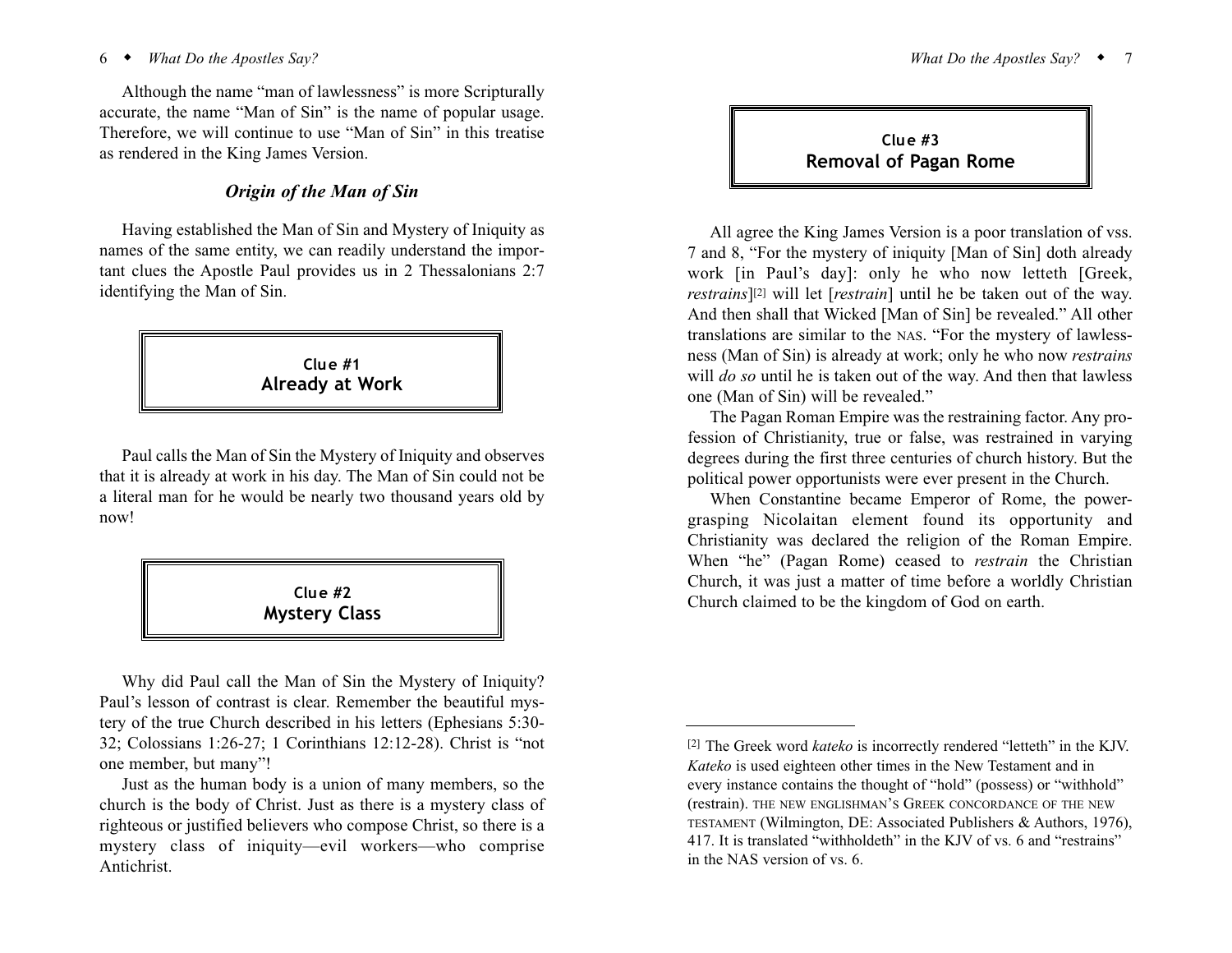## **Clue #4 Revealed before Return of Christ**

The Man of Sin is a "mystery" or secret during its incipient beginnings. This secret stage is in contrast to its revealment during its future full-scale operation. And that revealment, Paul explains, would come *before* "our gathering together unto him"(vss. 1-3), which many refer to as the "rapture."

Carefully study 2 Thessalonians 2:1-3, NAS:

1 Now we request you, brethren, with regard to the coming of our Lord Jesus Christ, and our gathering together to Him.

2 that you may not be quickly shaken from your composure or be disturbed. . .to the effect that the *day of the Lord has come.*

3 Let no one in any way deceive you, *for it will not come unless* the apostasy comes first, and *the man of lawlessness is revealed,* the son of destruction.

Verse 2 establishes that "the day of the Lord" includes **both** *"the coming of our Lord and our gathering together with him."*

When Paul says in vs.3, "it will not come," he is referring to "the day of the Lord" (vs. 2). Since the day of the Lord is the time of the "coming of our Lord Jesus and our gathering together to him," we may conclude the "man of lawlessness" or the "Man of Sin" is revealed before the first resurrection of the saints or "rapture."

This sequence presented by the Apostle Paul presents a problem to those who hold the pre-tribulation rapture scenario (that Jesus returns to rapture his saints before the tribulation). Paul is here teaching that the Man of Sin is revealed *before* "our gathering together to him," whereas, pre-tribulationists[3] believe the Man of Sin is revealed *after* their rapture.

# **Clue #5 Preceded by a Doctrinal Apostasy**

"The day of Christ" could not come except there come "a falling away first" [apostasy] and secondly, "that man of sin be revealed" (vss. 2-3, KJV).

These two events must precede "the day of Christ." "First," the "falling away [Greek, *apostasia*]" and then the "Man of Sin be revealed." Many believe this *apostasia* is a rebellion or wave of anarchy that will cause the world to accept a superman dictator who will during the last half of the 7-year tribulation be revealed as the "Man of Sin."

However, this Greek word *apostasia* as used in the Bible means "a defection from the truth"[4] and not a political rebellion. *Apostasia* is used twice in the New Testament—here and in Acts 21:21, where the text speaks of those who "forsake" the teachings of Moses.[5] The revealment of the Man of Sin, which is a system and not an individual, will be preceded by a doctrinal defection and not a political rebellion.

> **Clue #6 Exalted in the Temple, the Church**

The "Man of Sin" "exalts himself" "in the temple of God."

#### 2 Thess. 2:4 (NAS)

…who opposes and exalts himself [above every so-called] god or [object of worship,] so that he takes his seat in the temple of God, displaying himself as being God.

<sup>[3]</sup> Those who hold that the church will be taken before the tribulation.

<sup>[4]</sup> Dr. James Strong, STRONG'S EXHAUSTIVE CONCORDANCE (Grand Rapids: Guardian Press), Gk. word #646.

<sup>[5]</sup> NEW ENGLISHMAN'S GREEK CONCORDANCE OF THE NEW TESTAMENT, 76.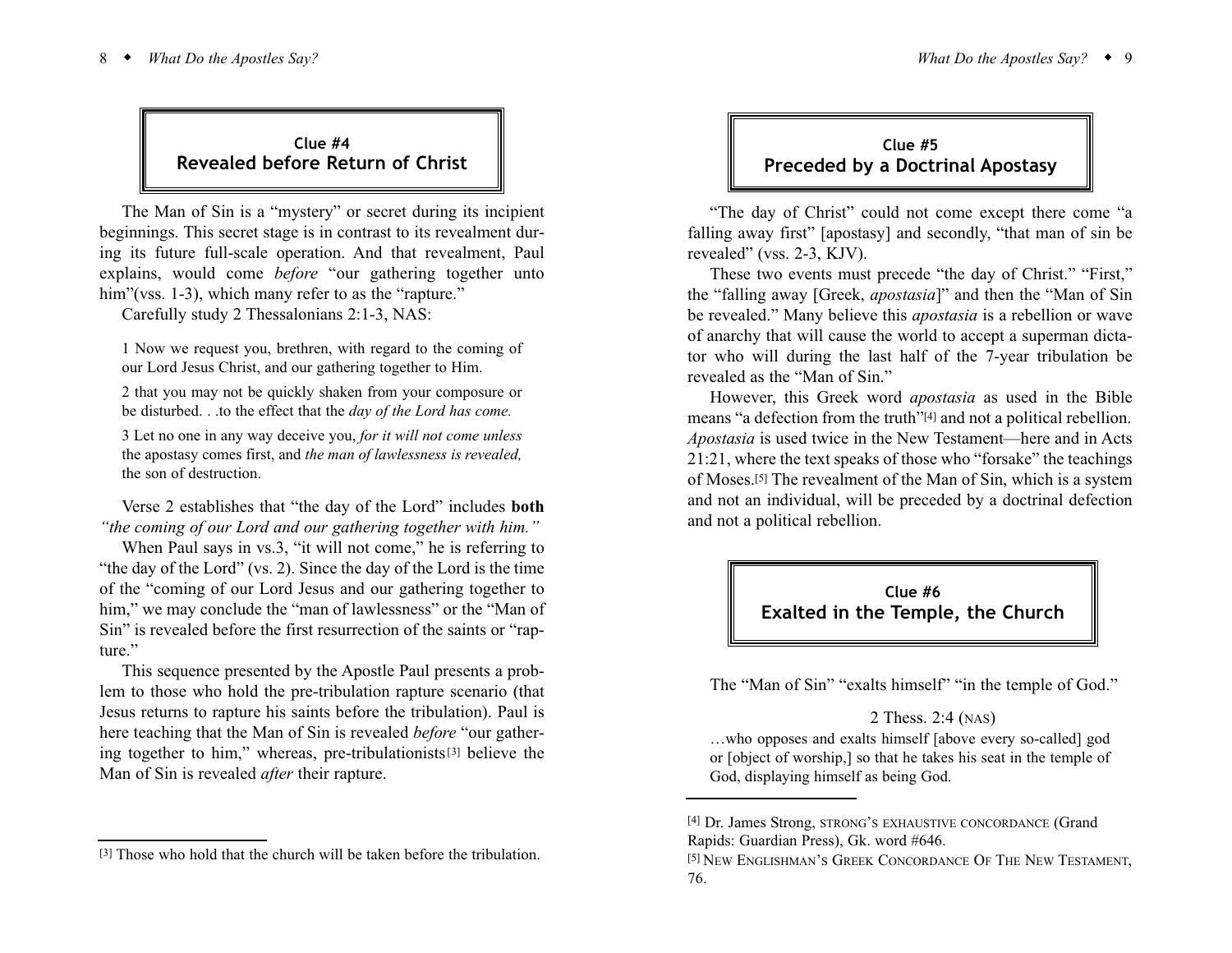#### 10 • *What Do the Apostles Say?*

*What Do the Apostles Say?*  $\bullet$  11

Can there be any doubt as to what "temple of God" Paul means? Paul speaks of only one temple of God in all his writings. "Know ye not that *ye are the temple of God"* (1 Corinthians 3:16). Paul speaks of Christians as being "built upon the foundation of the apostles" and "Jesus Christ…the chief corner stone; in whom all the building…together groweth up unto an *holy temple in the Lord"* (Ephesians 2:19-21). The church of Christ is now the temple of God.

Some speculate that Israelis will construct a literal temple just before or during the first part of a 7-year tribulation. But when God destroyed His literal temple in A.D. 70 during the destruction of Jerusalem by the Romans, that temple was only a picture or type of the Church which is the actual or antitypical temple of God (1 Corinthians 3:16). God left no instructions for the Jews to build a temple before He sets up His Kingdom in Jerusalem. By no stretch of the imagination will a man-initiated, man-ordained temple built before God's Kingdom be accepted and called by God as *His* temple—"the temple of God."

Therefore, when the Apostle Paul said the Man of Sin will exalt himself in "the temple of God," he meant Antichrist would exalt itself in the "temple" of professed Christians. "Know ye not, ye are the temple of God."

### *Apostle John and Antichrist*

Most students of prophecy agree that the Antichrist and the Man of Sin are one and the same entity. The Apostle John's evaluation of Antichrist in 1 John 2 somewhat parallels the Apostle Paul's description of the Man of Sin in 2 Thessalonians 2.

## 1 John 2:18 (NAS)

Children, *it is the last hour;* and just as you heard that [the] antichrist is coming, even now many antichrists have arisen; from this we know that *it is the last hour.*

By the authority of the Apostle John, the Christian dispensation is called the "last hour" during which the Antichrist—the Man of Sin—would come.

**Clue #7 "Anti Means" "In Place Of"**

The Apostle John calls the Man of Sin the *"Antichrist"* for good reason. The name Man of Sin implies an entity that would be against or opposing the righteous ways of Christ. But the Greek prefix *anti* signifies "instead of" or "in place of."<sup>[6]</sup> *Anti* is used 20 times in the New Testament as a complete word and never does it have the meaning of "against." Nineteen times it is translated "for" as in Romans 12:17, "Recompense no man evil for evil."[7] We should not return or replace evil with evil. Thus, *"Antichrist"* replaces the position of Christ. Since Antichrist is also called the Man of Sin, obviously the operating principles of this system would be also against the principles of Christ.

<sup>[6]</sup> James Strong, Strong's Exhaustive Concordance, Gk. Word #473. [7] New Englishmen's Greek Concordance Of The New Testament, 467.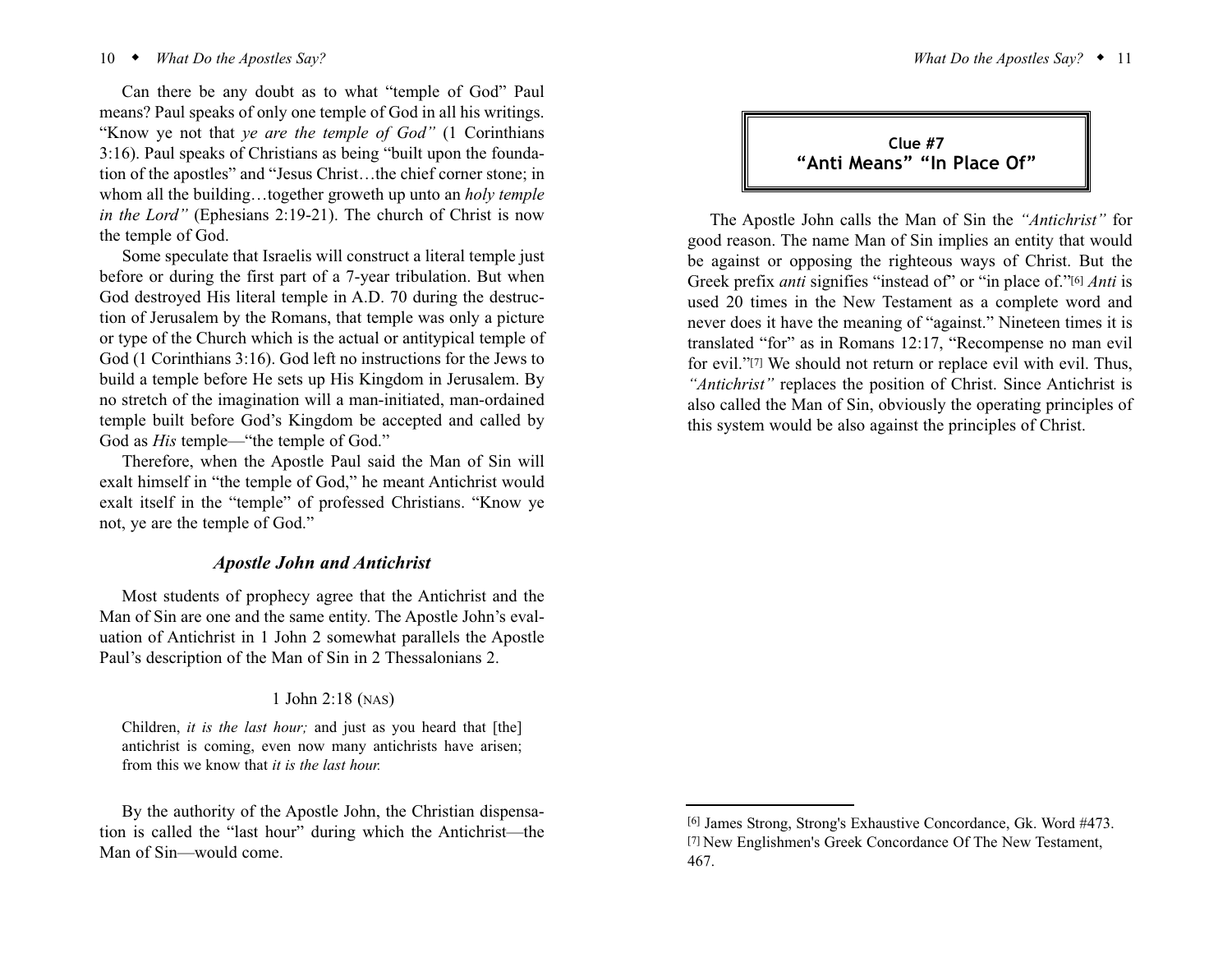## *Summary of the Apostles' Clues:*

- 1. The Man of Sin was at work in Paul's day, but was not a literal man for then he would be almost 2,000 years old.
- 2. The Man of Sin is a counterfeit body of Christ, that is, a system of lawlessness intent on setting up a pseudo Kingdom of God contrary to God's arrangement and laws.
- 3. The Man of Sin was held back by the Pagan Roman Empire until a Roman Emperor joined forces with the power-hungry element of the Christian Church.
- 4. The Man of Sin system would be in full operation, identified and revealed before the dead and living in Christ are "gathered" to him.
- 5. The revealment of the Man of Sin system would be preceded by the apostasy, a great defection from pure Christian doctrine.
- 6. Professed Christians are the temple of God in which the Man of Sin will be exalted.
- 7. "Antichrist" signifies not only against Christ, but in place of Christ.

# $\bullet$  CHAPTER THREE  $\bullet$

# *A Search Through History*

Using the clues left by the Apostles Paul and John, we will trace through history for the Antichrist/Man of Sin system with the searchlight of the Scriptures. Our time frame, of course, is the Christian Age—between the Apostles' day and the gathering of the dead and living in Christ to himself in the first resurrection at our Lord's return.

The Apostle Paul said, "The apostasy comes first." No Protestant will deny that in the first centuries of the Christian Age, there was a great "falling away" (apostasy). Paul again warned of this apostasy in 2 Timothy 4:3-4. "In later times [not the "last times"—the Greek literally means after the present time] some will fall away from the faith, paying attention to deceitful spirits and doctrines of demons…Men who forbid marriage and advocate abstaining from meat…" This description gives us further clues as to specific characteristics of the "Man of Sin." There is, of course, only one church that for centuries prohibited its clergy to marry and forbade the eating of meat on Friday.

Jude was one of the last writers of the New Testament. By the time Jude wrote the book that bears his name, some of the apostles had already died in the Lord. False teachers had become influential. It was necessary for Jude to sound an alarm to "earnestly contend for the faith once delivered unto the saints" (vs. 3). Jude warns that just as predicted, "certain men crept in unawares" and were teaching error (vss. 3-4). Then he devoted the rest of his epistle to warning against the dire consequences of their doctrine. Yes, just as Paul predicted in his first letter to Timothy (4:1-6), the apostasy would shortly follow.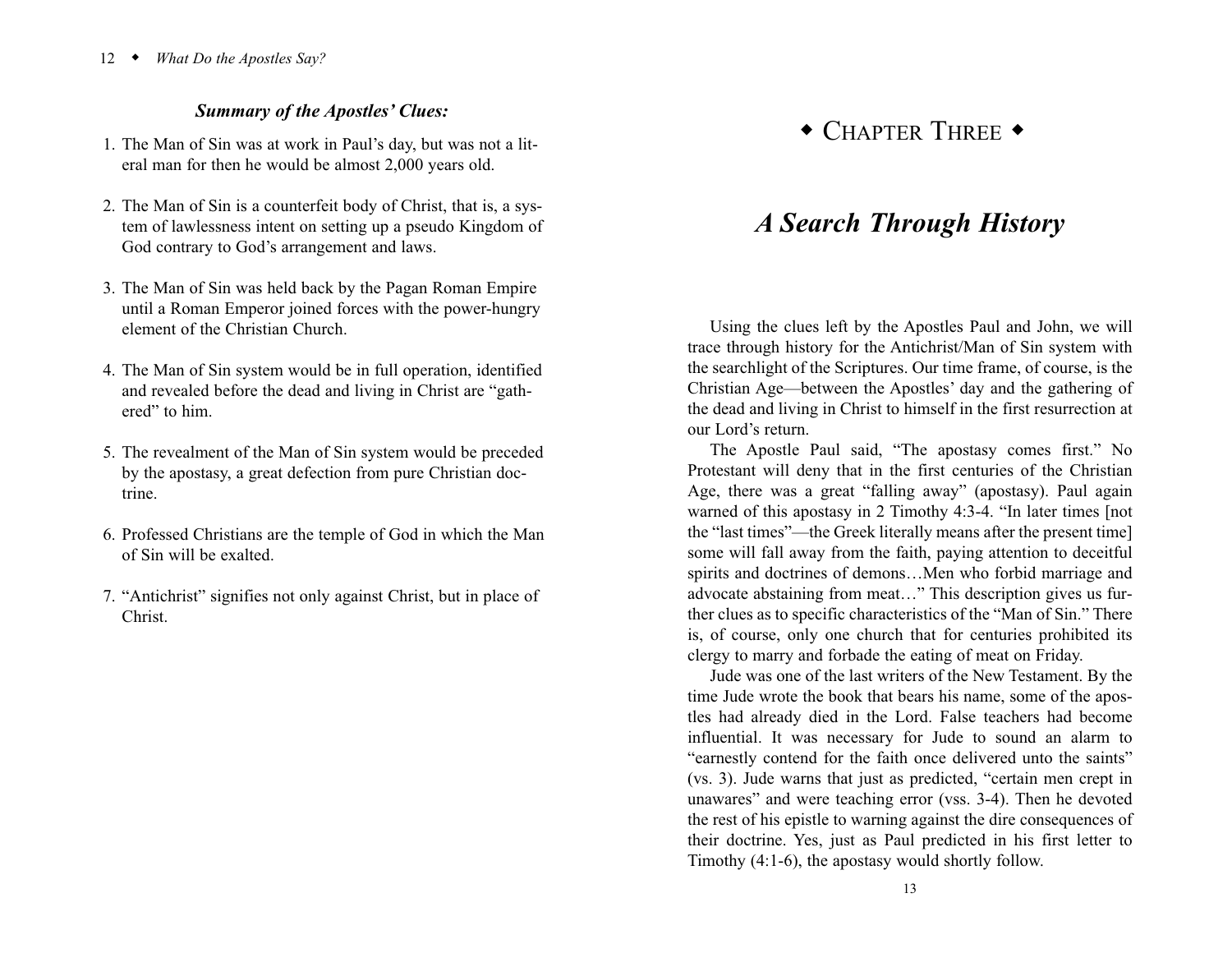## *Debut of the Man of Sin*

The defection from pure doctrine that continued in the next few centuries was incredible. The system that this error developed was monstrous in both its claims and deeds. Indeed, very soon the Man of Sin made a debut in full splendor….

Pompous rituals and elaborate ceremonies replaced the simple preaching of the Gospel. Salvation was sought no longer through the blood of Christ alone—but from holy water, relics of saints, medals and amulets, the rosary and the intercession of Mary. Multitudes flocked to converted heathen temples to pray to and adore the very same idols which the Pagans had worshipped a short time before. The names of the statues were simply changed from those of Pagan gods and heroes to the names of Christian martyrs and saints.

The Roman Emperor, who as Pontifex Maximus ("Chief Religious Ruler") had been the head of all the Pagan priests, vacated his office in favor of the Bishop of Rome, the new Pontifex Maximus. Whereas the Roman emperors had claimed to possess the "Keys of Janus and Cybele," the new supreme pontiffs, dressed in the same costume as their forerunners (the Pagan Roman emperors), claimed possession of the "Keys of St. Peter" and attempted to prove that the Apostle Peter had once been the Bishop and Pope of Rome—a claim completely unsubstantiated by history.

This Man of Sin growing out of the apostasy as foreseen by Paul, exalted "himself above every so-called god or object of worship, so that he takes his seat in the temple of God, displaying himself as being God" (NAS). Since the "temple" Paul refers to is not a literal building but the Church of God, the self-exaltation of the Popes of Rome in the Church of God was extravagant beyond measure. Applying divine prerogatives, they claimed that every human being must be subject to their authority.

## *The System—Not Individuals*

Not any one Pope was the Antichrist—much less is every Catholic or Pope a Man of Sin. The Man of Sin, Antichrist, the "Mystery of Iniquity," is the Papal *system*. It is not an individual.

Astounding as these false claims are, they deceived the whole Christian world during most of Papacy's dark reign. Only a faithful few escaped their baneful influence and remained loyal to their true Lord and Head. And as already noted, the Greek prefix anti signifies not merely "against" or "opposing," but also "instead, in the place of."

Thus, Antichrist is not simply an opponent of our Lord and his truth, but an impostor, a usurper of his position. Claiming to be the "Vicar of Christ" on earth and supreme "Head of the Church," each Pope in turn, has applied the Messianic promises and titles of Scripture to himself. Even kings were required to kiss the Pope's great toe, in supposed fulfillment of Psalm 2:12, "Kiss the Son, lest he be angry." However, attributing the purest motives to the Popes, the Papacy would still be the Antichrist

If the development of such a pompous church defected from the original simplicity and purity of the apostolic church seems implausible, a glance at history will confirm our conclusions. The testimony of history presents a clear case of how the Papacy developed and claimed to be reigning in the place of Christ and his Kingdom on earth. *(See Appendix for a historic documentation of Antichrist's incredible rise to power.)*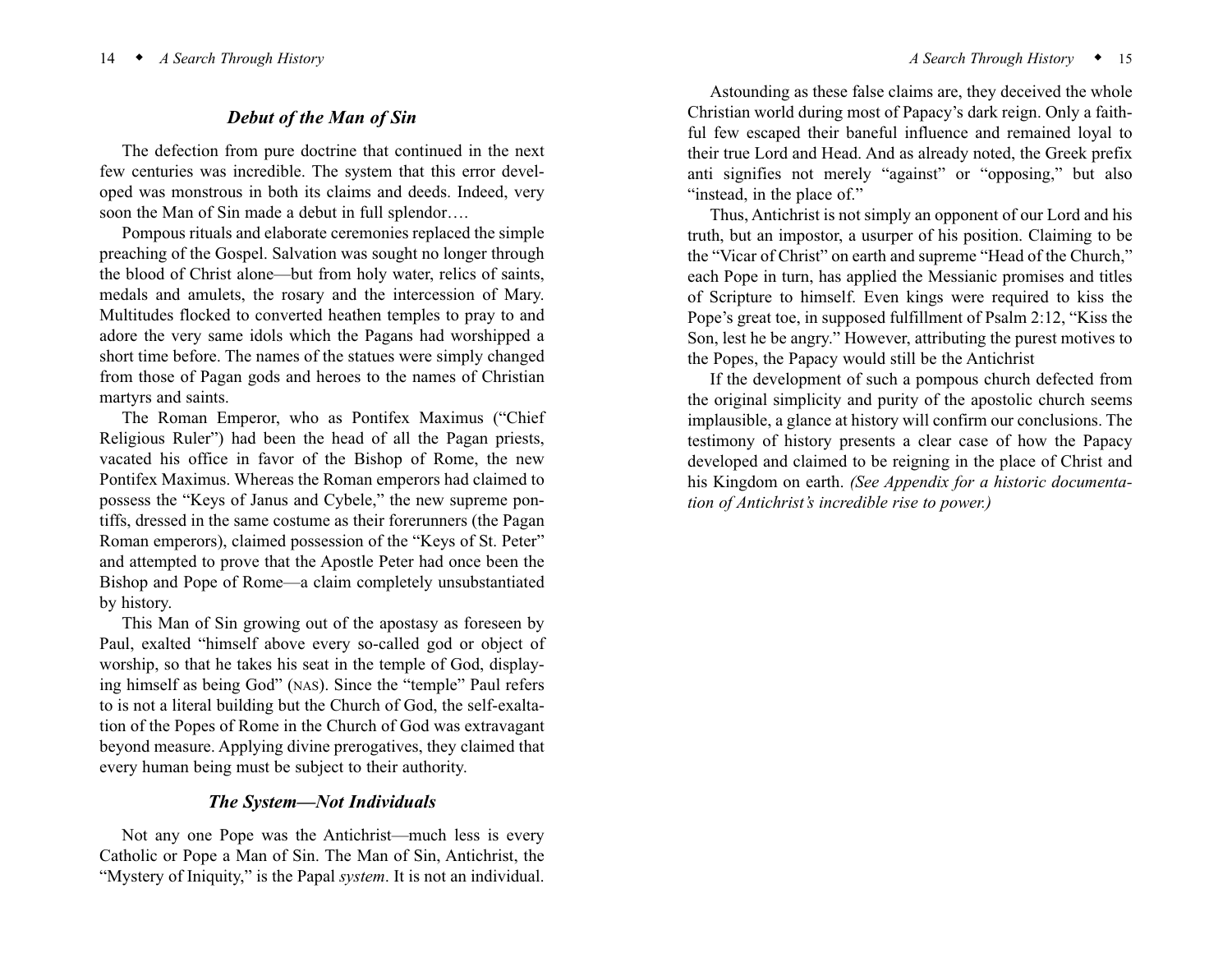# $\bullet$  CHAPTER FOUR  $\bullet$

# *Man of Sin Becomes the Antichrist*

Three centuries of defection from the teachings of the Apostles had gradually prepared the worldly Church to step into the role of the Antichrist. In A.D. 313 Constantine embraced Christianity and the Church embraced Constantine.

Although the next century witnessed an even further development of the Man of Sin, still, a minority of faithful Christians were not in harmony with this aberrant church-state organization. But with the stroke of a pen by the intellectual spokesman of the Church, the Man of Sin was finally transformed into *The* Antichrist—in the primary, fullest sense of the word—"instead of," "in place of" Christ.

Between A.D. 413-426, Augustine wrote in a 22-volume work, the city of god, that Christians were all wrong in waiting for the second advent before the Kingdom of God is established on earth. Rather, he advanced the idea, the Catholic Church united with imperial Rome was in reality the Kingdom of God now reigning on earth. Augustine proceeded to weave an incredible fabric of prophetic fantasy to prove his new theology.[8] He claimed that Christ at his first advent was the "stone" that smote the image and would fill the whole earth (Daniel 2):[9]

That stone increased and filled the whole earth: that he showed is His Kingdom, which is the church, with which He has filled the whole face of the earth.

The Millennium, Augustine advocated, was figurative of the period between the first and second advents. "From the first coming of Christ to the second time…during this interval, which goes by the name of a thousand years, he [Satan] should not seduce the Church."[10] That Satan was bound for a thousand years in God's Kingdom, Augustine construed to mean Satan could only inflict selective harm. "The devil is prohibited and restrained from seducing those nations which belong to Christ..." "By the abyss" is meant the countless multitudes of the wicked…when prevented from harming believers he takes more complete possession of the ungodly.[11]

Augustine taught two resurrections for his Kingdom, the "first resurrection" of Revelation 20 is spiritual—"from the death of sin to the life of righteousness." The second resurrection is that of the body which occurs at the end of the world, when the thousand years end. Thus he wrote, "There are two resurrections, the one the first and spiritual resurrection, which has its place in this life…the other the second, which does not occur now, but in the end of the world."[12]

The Catholic Church readily embraced Augustine's theology that the Kingdom of God had begun. Then for centuries nothing could stand in the way of extending this kingdom to the ends of the earth. The Catholic Church, no longer a chaste virgin waiting the return of her espoused Bridegroom to set up his Kingdom (2 Corinthians 11:2; Revelation 22:17), united with the kings of earth to set up her own kingdom. Revelation 17 describes such a union as symbolic "fornication."

To this day, the Vatican with its vast network of ambassadors that reach around the world still claims to be the Kingdom of God on earth.

<sup>[8]</sup> These following quotes and citations from Augustine's writing are found in the collection, A SELECT LIBRARY OF THE NICENE AND POST-NICENE FATHERS (hereafter abbreviated NPNF). These quotes and citations are also found in THE PROPHETIC FAITH OF OUR FATHERS by Le Roy Edwin Froom (Washington, D.C.: *Review and Herald,* 1950), Vol. 1, 473-490.

<sup>[9]</sup> Augustine, TRACTATE 4 ON THE GOSPEL OF JOHN, Sec. 4, NPNF, 1st Series, Vol. 7, 26.

<sup>[10]</sup> Augustine, THE CITY OF GOD, Book 20, Ch. 8, NPNF, 1st Series, Vol. 2, 428.

<sup>[11]</sup> Ibid., 428.

<sup>[12]</sup> Ibid., 425, 426.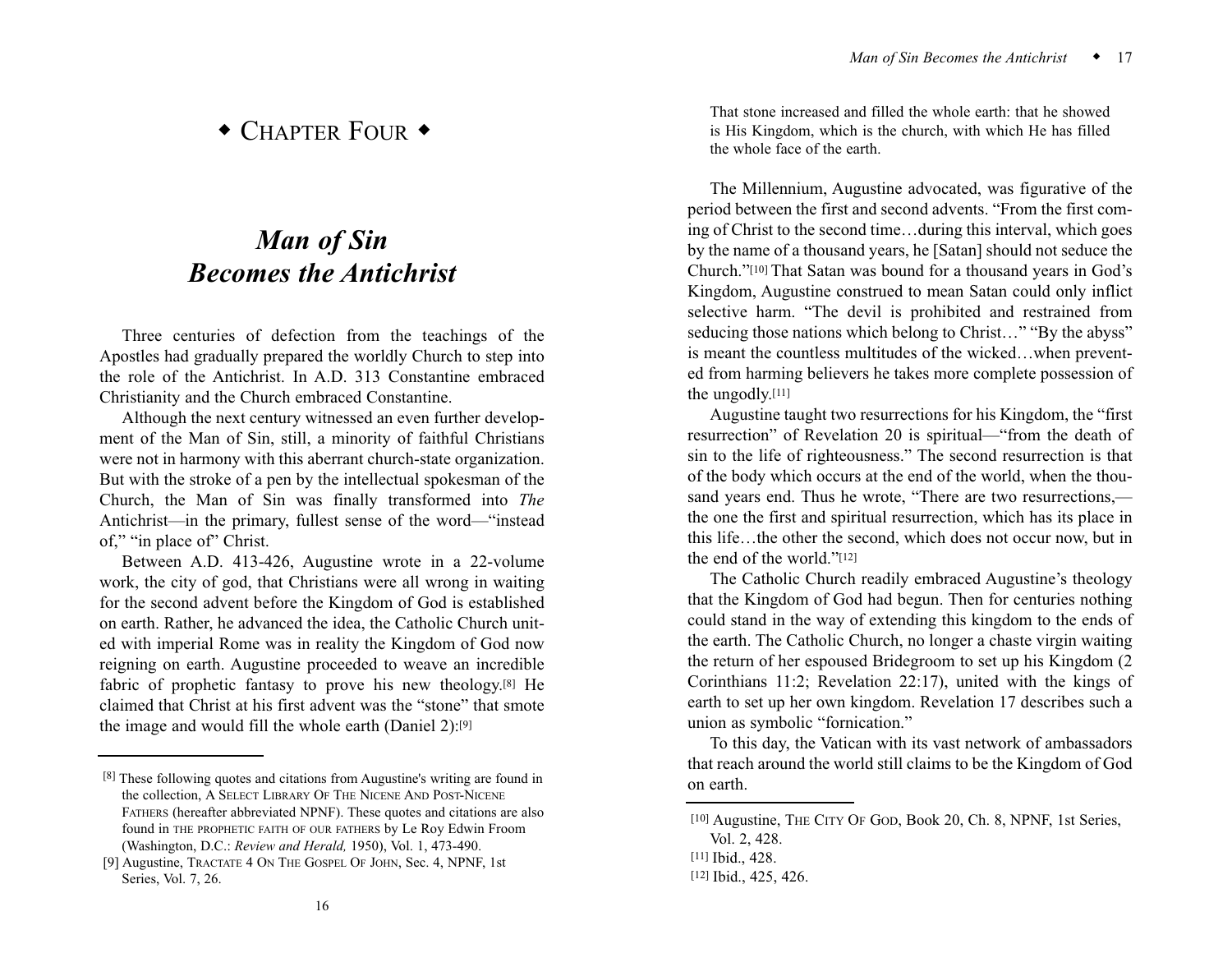# *"Who Sits as God in the Temple of God" 2 Thessalonians 2:8*

Before Pagan Rome became Papal Rome, the Pagan Emperor claimed the title of Pontifex Maximus, that is, the Greatest Religious Ruler. As a demigod, in some sense descended from their heathen deities, he was worshipped and his statues adored. Then when Pagan Rome became Papal Rome, the Emperor who still possessed the title of Pontifex Maximus was delighted with Augustine's teaching that the Papal Roman Empire was the Kingdom of God on earth. But still it was the Catholic civil Emperor and not yet the Papacy that sat as God in the temple of God and declared himself the divine ruler over all Christians.

At that point in history (A.D. 413), no single one of the eighteen hundred bishops of the empire was yet prepared to demand recognition as the head or pope. But several had their eyes on the prize. The prestige of the bishops of Rome, however, rapidly grew when the seat of the empire was transferred to Constantinople. As the city of Rome fell subject to the invasion of the barbarians from the north, the bishop of Rome was left as the most permanent and time-honored protector. Finally, in A.D. 455, the city of Rome was invaded and plundered by the Vandals, and Leo, the bishop of Rome, improved the opportunity for claiming spiritual power.[13]

Beware! I am the successor of St. Peter, to whom God has given the keys of the kingdom of heaven…I am the living representative of divine power on the earth: I am Caesar, a Christian Caesar…I absolve all subjects from allegiance to kings; I give and take away, by divine right, all thrones and principalities of Christendom.

Succeeding bishops of Rome made the same pompous claims, but it was not until A.D. 533 that the bishop of Rome was so recognized by the Roman Emperor, Justinian I. Excerpts from a letter from Justinian reveals significantly the emperor's acknowledgment of the Pope John, Patriarch of Rome—as well as what the emperor expected in return:[14]

The victorious Justinian…to John, the most holy archbishop of the fostering city of Rome…we have hastened to make subject to the See of your Holiness, and to unite with it, all the priests of the whole Eastern district…your Holiness…who is the Head of all the holy churches. For in all points…we are eager to add to the honor and authority of your See…now we entreat your Blessedness to pray for us, and to obtain for us the protection of heaven.

In another letter to the bishop of Constantinople, the arch rival of Pope John, the Emperor Justinian warned him to acknowledge Pope John of Rome as "his supreme Holiness, the Pope of Ancient Rome."[15] The Eastern Roman Emperor not only accepted the Bishop of Rome as Pope or head of the Catholic Church, but also as the authority over the Emperor himself.

However, one problem remained for complete sovereignty of the Church: The Ostrogothic kingdom that ruled Italy challenged the Pope's authority. Consequently, Justinian dispatched his army to Italy. In A.D. 539 the Ostrogoths were defeated,<sup>[16]</sup> an event significantly marked in prophecy. The "little horn" (Papal Rome) that grew out of the "fourth beast, dreadful and terrible" (Pagan Rome), first needed to displace three "horns" (political powers). The third "horn"—the Ostrogoths— now out of the way, the "little horn" could then be free to flourish and speak "great things" (Daniel 7:7-8). Now the Pope of Rome reigned supreme as the Pontifex Maximus—both civil and ecclesiastical ruler—over the entire Papal Roman Empire.

## *"The Holy Roman Empire"*

The French kings, Pepin and Charlemagne, each in turn brought his army to the protection of Papacy's dominion. In A.D. 800 Charlemagne formally presented Papacy with the Papal

<sup>[13]</sup> TIME IS AT HAND (New Brunswick: Bible Students Congregation of New Brunswick, 1977), 295.

<sup>[14]</sup> VOLUME OF THE CIVIL LAW. Codices lib. I tit. i (A.D. 533). [15] Ibid., 75.

<sup>[16]</sup> Gibbon, THE DECLINE AND FALL OF THE ROMAN EMPIRE, Vol. 3, 536 (including footnote), 537.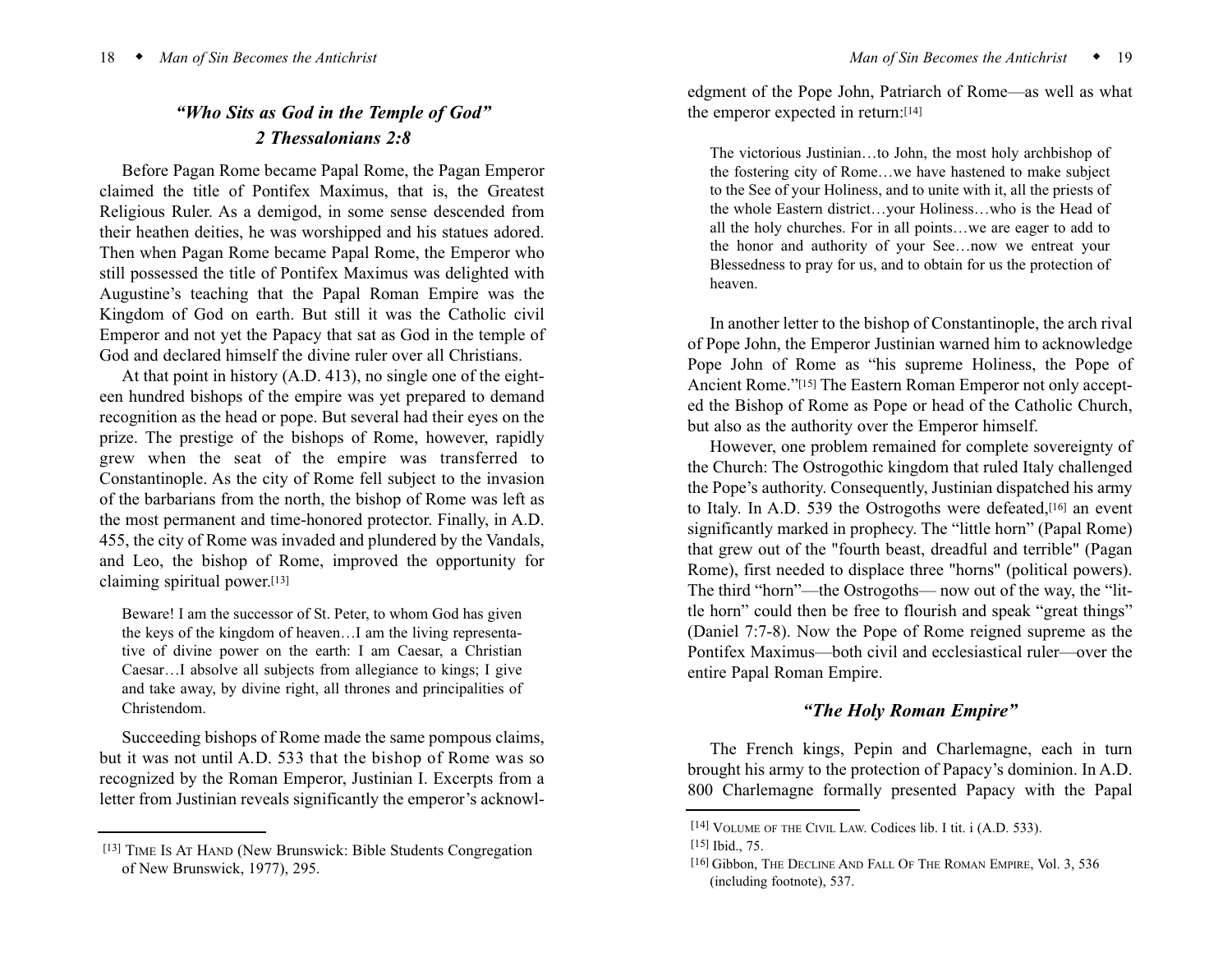#### 20 • Man of Sin Becomes the Antichrist **by** *Man of Sin Becomes the Antichrist*  $\bullet$  21

States and the reign of the "Holy Roman Empire" began.[17] Far from being holy, its history was written in blood. This transfer of power from Pagan Rome to Papal Rome was also a fulfillment of the prophecy in Revelation: "And the beast which I saw [generally accepted as Antichrist]…the dragon [civil Rome] gave him [Antichrist] his power and his seat and great authority" (Revelation 13:2).

The following is a capsulation of this supreme sovereignty of the Papacy:[18]

The pontiff…trod on the necks of Kings, made and unmade sovereigns, disposed of states and kingdoms, and, as the great highpriest and vicegerent of the Almighty on earth, established an authority as lord paramount, and reigned over heads of other sovereigns…

Did Papacy as the Man of Sin fulfill sitting "in the temple of God, shewing himself that he is God" (2 Thessalonians 2:4)? A standard Roman Catholic authority will speak for itself:[19]

The Pope is of such dignity and highness that he is not simply a man but, as it were, God, and the vicar [representative] of God…the pope's excellence and power are not only about heaven, terrestrial and infernal things, but he is also above angels…He is of such great dignity and power that he occupies one and the same tribunal with Christ…The pope is, as it were, God on earth…the Pope is of so great authority and power that he can modify, declare or interpret the divine law.

As the centuries progressed, the Popes became more and more arrogantly articulate in their presumptuous claims. "The pope holds the place of the true God," declared Pope Innocent III (A.D. 1198-1216). The Lateran Council (A.D. 1123) acclaimed

the Pope as "Prince of the Universe." St. Bernard (A.D. 1090- 1153) wrote that "none except God is like the Pope, either in heaven or on earth." And Pope Nicholas (A.D. 858-856) boasted, "What can you make me but God?"

Ferrar's (Roman Catholic) ECCLESIASTICAL DICTIONARY states, "The Pope, is as it were, God on Earth."[20] No wonder the Revelator wrote, "And there was given unto him a mouth speaking great things and blasphemies… And he opened his mouth in blasphemy against God, to blaspheme his name, and his tabernacle, and them that dwell in heaven" (Revelation 13:5, 6).

Clearly, the "Little Horn" of Papacy which grew out of the Roman Empire beast fits the description with "eyes like the eyes of man, and a mouth speaking great things."

<sup>[17]</sup> John M'Clintock and James Strong, CYCLOPAEDIA OF BIBLICAL, THEOLOGICAL, AND ECCLESIASTICAL LITERATURE (New York: Harper & Brothers, 1877), Vol. 7, 630, and Vol. 9, 996.

<sup>[18]</sup> Adolphe Thiers & Edward E. Bowen, THE CAMPAIGNS OF NAPOLEON (London: Rivingtons, 1875), 89, 90.

<sup>[19]</sup> John Ferrar, AN ECCLESIASTICAL DICTIONARY (London: John Mason, 1858).

<sup>[20]</sup> Ibid., Thomas J. Capel, THE POPE: THE VICAR OF CHRIST, THE HEAD OF THE CHURCH (New York: Pustet & Co., 1885). FOX'S BOOK OF MARTYRS cited by H. Gratton Guinness, THE APPROACHING END OF THE AGE (London: Hodder and Stoughton, 1878), 191-192.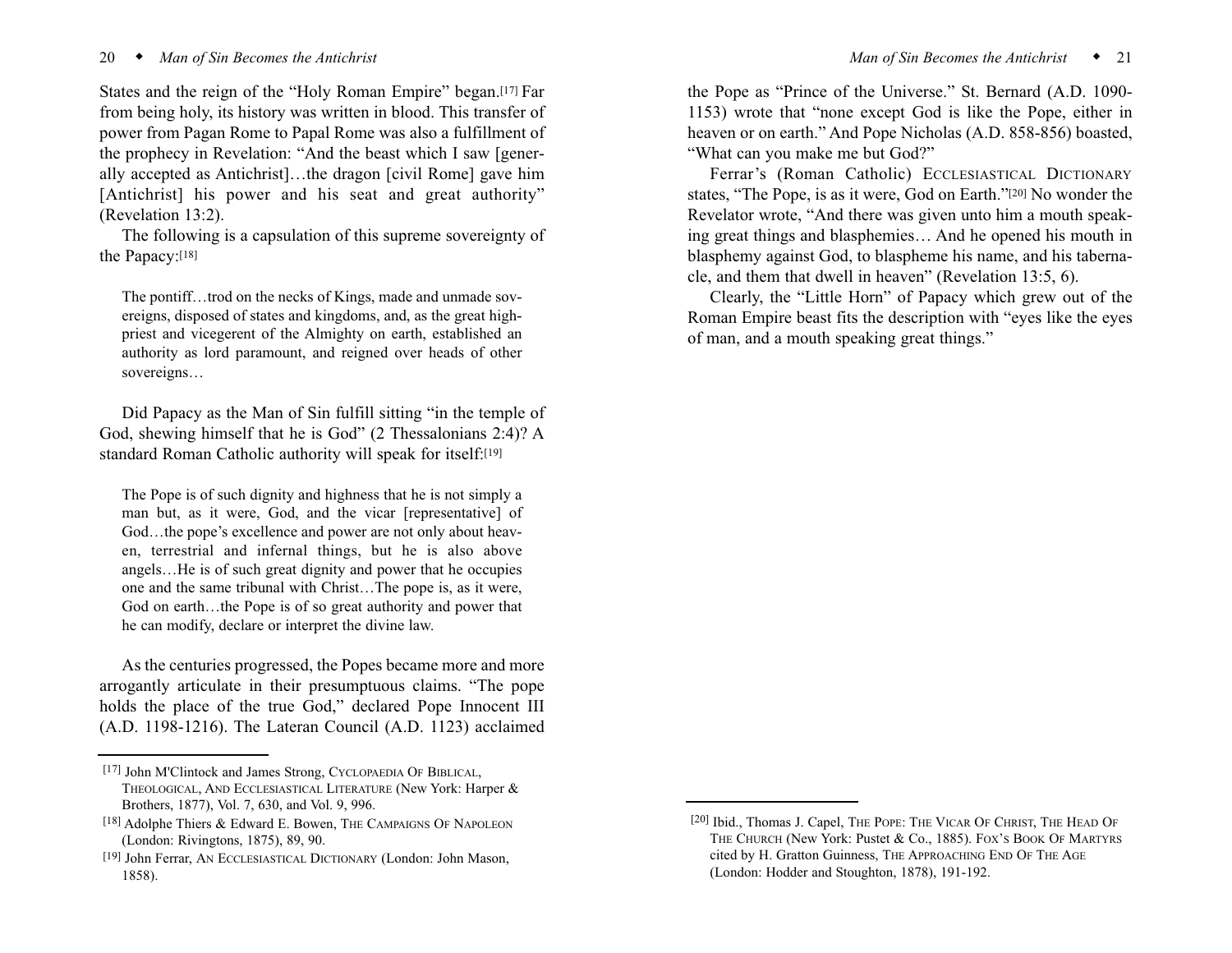# $\bullet$  Chapter Five  $\bullet$

# *The Man of Sin Revealed*

Since it is necessary that the "Lawless One will be revealed" before the Lord returns, has this prophecy (2 Thessalonians 2:8) been fulfilled? The answer is yes. The Man of Sin was understood and "revealed" in the writings of the sixteenth century Reformation. The historic Protestant identification of Antichrist is not a matter of superficial arguments against a common adversary—the Papacy. The Reformers comprehended root causes and serious consequences of sin in man and his institution. The Romish Church is the religious personification of fallen human nature.

The noted historian D'Aubigne observed, "We cannot reproach Rome with anything which does not recoil upon man himself."<sup>[21]</sup> For good reason, the Apostle Paul calls Antichrist the Man of Sin.

The Little Horn (Daniel 7:8) had "eyes like the eyes of *man*." The leopard-like beast which all agree is the same power as the Little Horn—is said to have "the number of a *man*" (Revelation 13:18). The Papal system was developed by man—not God. But many were very good men. They might even have worked with great energy and self sacrifice to build up the Church of God on earth. But they gradually shaped the development of the church according to "the eyes of man"— man's carnal wisdom and understanding. More and more the Church of Rome bore the image and superscription of "Man" until it sat in the temple of God acting as if it were God. The Papacy was the embodiment of the singular sin of all ages—man taking the place of God. "They glorified him not as God…but became vain in their imaginations" (Romans 1:21).

Lest we become haughty in identifying the Man of Sin, we must realize the Antichrist succumbed to the same struggle that every individual leader in the Church of God faces to this day. The temptation was and still is to dominate and rule.

## *The Reformation*

Although many pre-Reformation writers perceived Papacy as the Man of Sin, the leaders of the sixteenth century Reformation wove this identification into a larger prophetic mosaic. That Martin Luther, the father of the Reformation, recognized the Papacy as the Man of Sin is obvious, "We are convinced that the Papacy is the seat of the true and real Antichrist."[22]

The Protestant Church of the Reformation saw Papacy as more than the apostate church. Prophecy became the rallying point of the Reformation. Protestants identified the Papacy as the prophetic Antichrist of Daniel and Revelation. They acted on that belief and many died for that conviction:[23]

From the first, and throughout, that movement [the Reformation] was energized and guided by the prophetic Word. Luther never felt strong and free to war against the papal apostasy til he recognized the pope as antichrist. It was then he burned the papal Bull. Knox's first sermon, the sermon which launched him on his mission as a Reformer, was on the prophecies concerning the papacy…All the Reformers were unanimous in the matter…It nerved them to resist the claims of that apostate church to the uttermost. It made them martyrs, it sustained them at the stake. And the views of the Reformers were shared by thousands, by hundreds of thousands.

<sup>[21]</sup> J. H. Merle D'Aubigne, HISTORY OF THE REFORMATION OF THE SIXTEENTH CENTURY, Vol. 1 (Grand Rapids: Baker Book House, 1976), 32.

<sup>[22]</sup> D. MARTIN LUTHER'S WORKS, ed. Briefwechsel (Weimar, 1930-1948), Vol. 2, 167, cited in WHAT LUTHER SAYS, ed. Ewald M. Plass, Vol. 1, 34.

<sup>[23]</sup> H. Grattan Guinness, ROMANISM AND THE REFORMATION (Toronto: S. R. Briggs, [n.d.]), 250-260.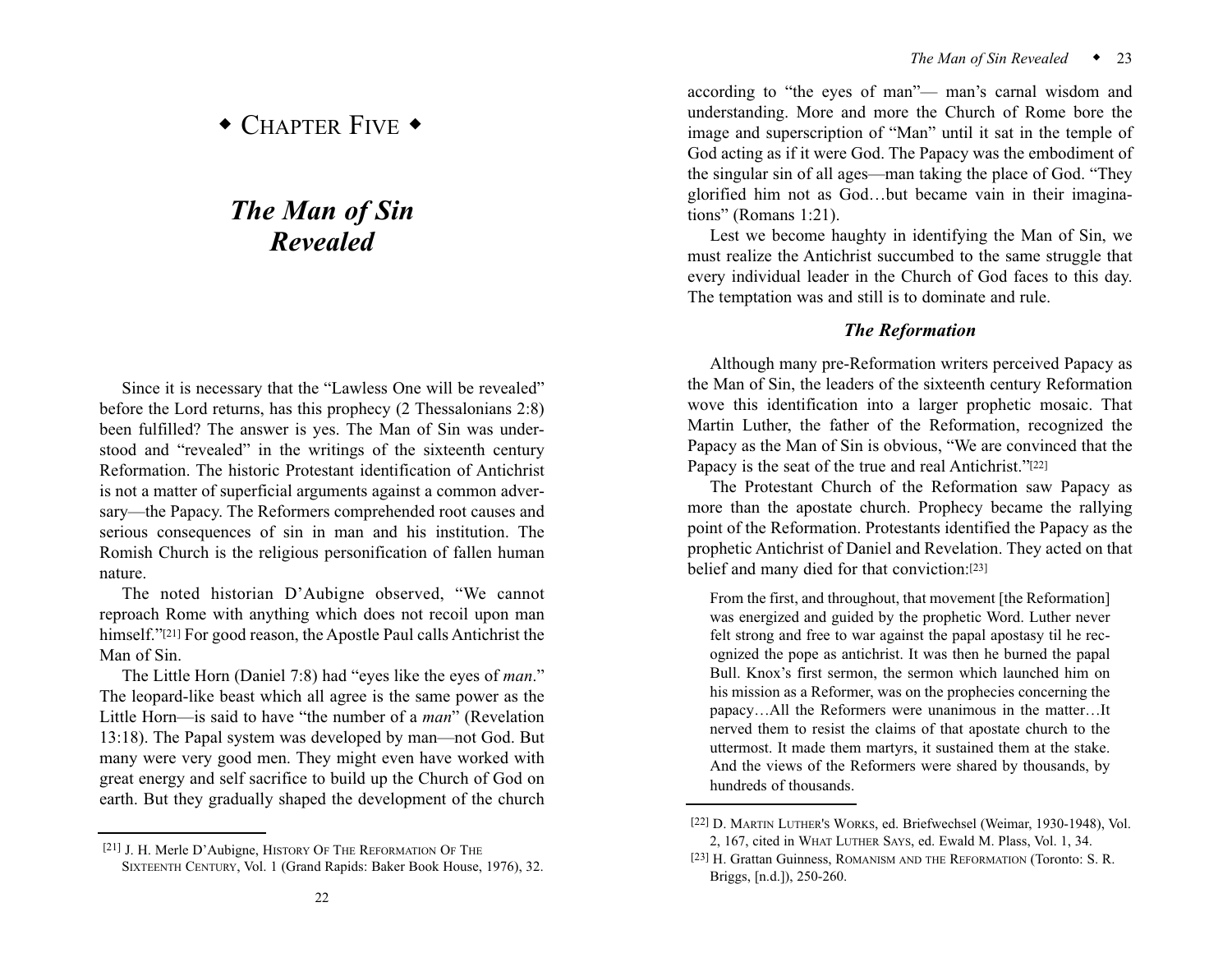Not only did the Reformers proclaim the mighty truth of justification by faith for the liberation of men's souls, but they nerved thousands to break from the tyranny of the dark ages of the Papacy by explicitly identifying the Antichrist of Bible prophecy.

The symbols of Daniel, Paul and John were applied with tremendous effect. The realization that the incriminating finger of prophecy rested squarely on Rome aroused the consciousness of Europe. In alarm, Rome saw that she must successfully counteract this identification of Antichrist as the Papacy——or lose the battle.

## *The Counter Reformation*

Jesuit scholarship rallied to the Roman cause by providing alternatives to the historical interpretation of the Protestants:

## *"Futurism"—Antichrist, a Man in the Future*

The most successful tack was taken by *Francisco Ribera* (1537-1591) of Salamanca, Spain. He was the founder of the Futurist system of prophetic interpretation. Ribera argued that Antichrist would appear in the distant future. About 1590 Ribera published a 500-page commentary on the apocalypse denying the Protestant application of Antichrist to the Church of Rome. The following is a synopsis:

While the first few chapters in the Revelation were assigned to ancient Rome in the time of John, the greater part of the prophecies of the Revelation were assigned to the distant future—to events immediately preceding the second coming of Jesus Christ.

Antichrist would be a single evil person who would be received by the Jews and would rebuild the temple in Jerusalem.

Antichrist would rule the world from this temple in Jerusalem for a literal three and a half years.

Doesn't this 1590 presentation sound like a page right out of Hal Lindsey's LATE GREAT PLANET EARTH—or some other current evangelical's writings on the Antichrist and the 7-year tribulation?

Joseph Tanner in 1898 made these observations on the origin of Futurism:[24]

The Jesuit Ribera tried to set aside the application of these prophecies to the papal power by bringing out the Futurist system, which asserts that these prophecies refer properly not to the career of the papacy, but to that of some future supernatural individual, who is yet to appear, and to continue in power for three and a half years. Thus, as Alford says, *the Jesuit Ribera, about A.D. 1580, may be regarded as the Founder of the Futurist system in modern times.*

Ribera's futurism was polished and popularized by the great Papal controversialist, Cardinal Bellarmine (1542-1621) of Italy. He took up the battle against Protestantism and became the foremost apologist for Rome in the Counter Reformation. Bellarmine insisted that the prophecies concerning Antichrist in Daniel, Paul and John had no application to the Papal power. Between 1581 and 1593 he published the most detailed defense of the Catholic faith ever produced. The following quotation summarizes:[25]

For all Catholics think thus, that Antichrist will be one certain man; but all heretics teach…that Antichrist is expressly declared to be not a single person, but an individual throne or absolute kingdom, and apostate seat of those who rule over the church.

## *For 300 Years Protestants "Revealed" Antichrist*

The Reformation Cry identifying Papacy as the Antichrist predicted in 2 Thessalonians 2:8 nerved countless thousands to leave the Roman Catholic Church. The concept fabricated by Catholic Jesuits that an individual Antichrist seated in a literal

 $^{[24]}$  Joseph Tanner, DANIEL AND THE REVELATION (London: Hodder & Stoughton, 1898), 16, 17.

<sup>[25]</sup> Robert Bellarmine, DE SUMMO PONTIFICI, DISPUTATIONS, 1593, Bk. 3, 185.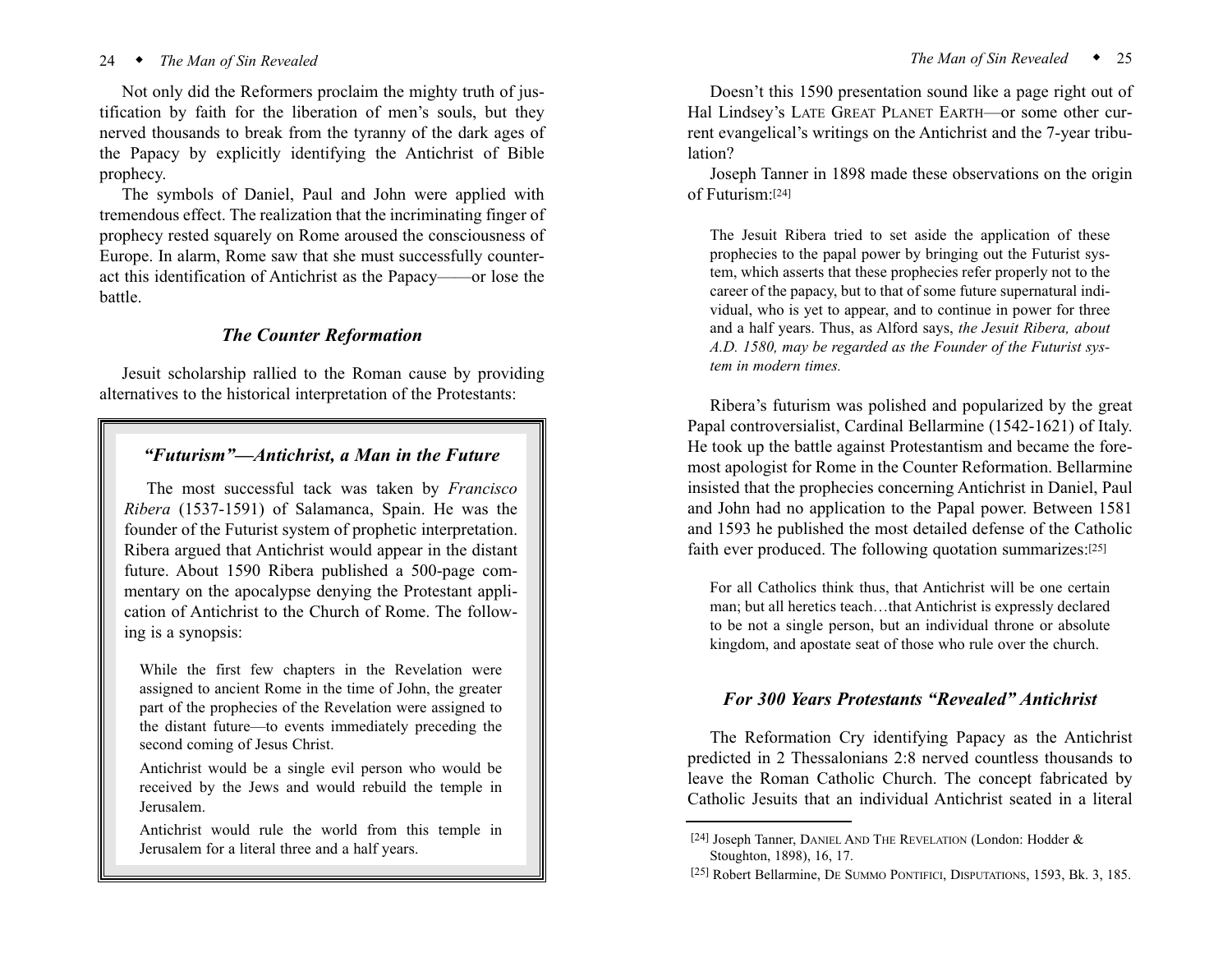temple in Jerusalem would reign for 3 ½ years *had little effect.* So clearly was Papacy "revealed" as the Man of Sin that Protestants stood united for nearly 300 years in declaring this fact. Dr. L. E. Froom, the accepted authority on prophetic exposition in the Christian Church, noted that in the nineteenth century, three centuries after the Reformers first revealed Papacy as the Antichrist, all the leading prophetic expositors (62 European and 57 American) were "a unit in identifying the Antichrist as the Papacy."[26]

## *Wake Up, Protestants!*

Two hundred and forty years after the Jesuit Ribera founded the Futurist school (individual man of Sin who will reign in a literal temple for 3 ½ years), John Darby, embraced Ribera's Futurist concepts.

Darby, a founder of the Plymouth Brethren, embellished the idea of a future Antichrist with a Pre-tribulation-Secret-Rapture concept. S. P. Tregelles, whose scholarly works are still highly esteemed among evangelicals, was an associate of Darby in the Plymouth Brethren. Tregelles identified the origin of the Secret Rapture idea:[27]

I am not aware that there was any definite teaching that there should be a Secret Rapture of the Church at a secret coming until this was given forth as an "utterance" in Mr. Irving's church from what was then received as being the *voice of the Spirit.* But whether anyone ever asserted such a thing or not it was from that *supposed* revelation that the modern doctrine and the modern phraseology respecting it arose…it came not from Holy Scriptures, but from that which *falsely* pretended to be the Spirit of God.

The Pre-tribulationist—Secret—Rapture—Antichrist—Superman concept is not scriptural. Furthermore, this concept traces back to <sup>a</sup>*Protestant,* John Darby. He ironically utilized the *Catholic* idea of a one-person Antichrist to counter the historic Protestant belief of Papacy as Antichrist, *which had stood for 300 years.* However, Darby's *Catholic* view did not become popular among bornagain Christians until after World War II.

Although a vociferous minority currently has yielded the 300 year-old historic Protestant view of Antichrist in favor of a Catholic view, the Antichrist was still unmistakably identified. That the Papacy is Antichrist was the rallying cry of the Reformation! There can be no doubt that the Man of Sin, The Antichrist, was completely "revealed" to the Christian Church as a necessary prerequisite to the second advent of Christ (2 Thessalonians 2:8).

But Antichrist will again take center stage at an "end-time drama" before it's complete demise.

<sup>[26]</sup> Dr. L. E. Froom, THE PROPHETIC FAITH OF OUR FATHERS, Vol. 4, 396.

<sup>[27]</sup> S. P. Tregelles, THE HOPE OF CHRIST'S COMING, p. 35, cited by George L. Murry, MILLENNIAL STUDIES—A SEARCH FOR TRUTH (Grand Rapids: Baker Book House, 1960), 138.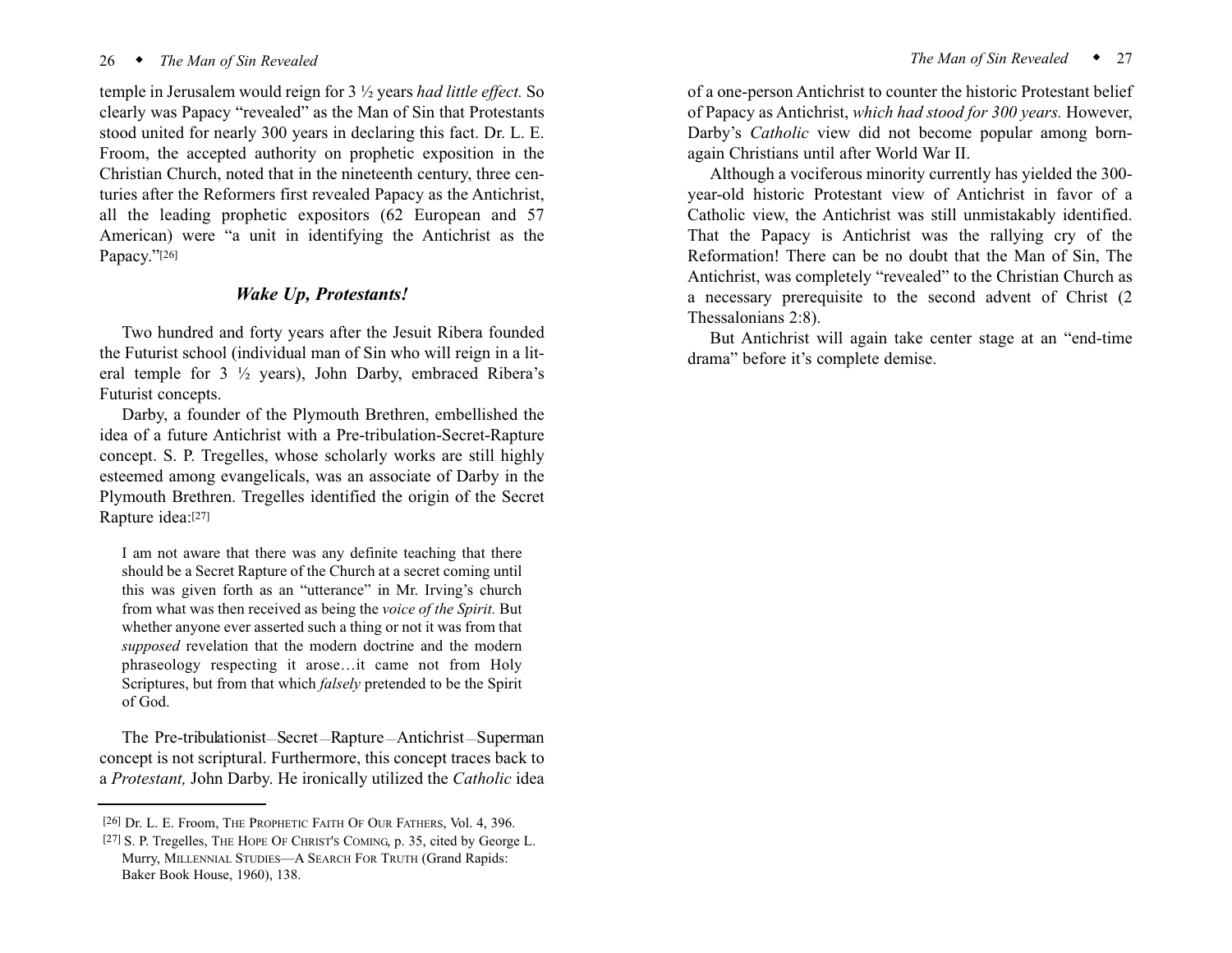# $\bullet$  Chapter Six  $\bullet$

# *The 1,260 Days of Daniel The Saints Are Worn Out*

As established in Chapter 1 of this treatise, the saints that are persecuted by the "little horn" (Daniel 7:25) compose the Church who reigns with Christ. Further, it was proven this 1,260-day persecution must occur *before* the great tribulation and not be part of that tribulation. These persecuted saints are not the "tribulation saints."

What and when is this 1,260-day period? The Bible is its own interpreter. That is, the Lord has put into the Bible certain rules for interpreting symbols, parables, time prophecies, etc. If we ignore these basic Scriptural rules, then our understanding of scriptures will be confused.

The Scriptural key for interpreting time prophecy is found in Ezekiel 4:1-8. A 390-day period is prophesied and a key is also provided, "I have appointed thee *each day for a year."* By this divinely provided rule of interpretation, 390 days equals 390 years. Based on this day-equals-a-year key revealed in Ezekiel, all readily agree that in the Seventy Weeks prophecy (Daniel 9:24), the seventy weeks refer to 490 years and not 490 literal days (70 weeks x 7 days = 490 days/years).

Why then do some make an exception to the 1,260 days of Daniel and Revelation and insist on a literal period of 1,260 days? According to the Lord's rule of a day for a year, this period would be 1,260 years. When did it begin? How did it end?

As already proven, A.D. 539 marked an important prophetic date when the last of the three horns (civil powers)—standing in the way of the Pope of Rome being recognized as the civil ruler of the Roman Empire-was removed (Daniel 7:8).

What followed was 1,260 years of unrelenting, pitiless bloody persecution of so-called heretics. Then it was that Popes, councils, theologians, kings, crusaders and inquisitors combined their fiendish powers to exterminate every opponent. This persecution reached its ultimate in the "Holy Inquisition." Established by Pope Innocent III in A.D. 1204, it was applied with unimaginable cruelty in every country. Whole villages and towns were indiscriminately slaughtered on the theory that "God will know his own." Tens of thousands were burned alive at the stake, while countless others were subjected to torture by the most hideous inventions. The following history, which can be verified by numerous records, is but a glimpse into the nightmare of the Dark Ages:[28]

## *The Nightmare of the Dark Ages*

Pope Innocent III proclaimed a crusade against the Albigenses and offered to all who would engage in it the pardon of all sins and an immediate passport to heaven without passing through purgatory. The city of Beziers was stormed and taken in 1209 and the citizens, without regard for age or sex, perished by the sword to the number of sixty thousand. Lavaur was besieged in 1211. The citizens were without discrimination put to death, four hundred being burned alive. The flourishing country of Languedoc was devastated, its cities burned, and its inhabitants swept away by fire and sword. It is estimated that one hundred thousand Albigenses fell in one day.

<sup>[28]</sup> These diabolical events are documented in the following reference works: Baron Thomas Babington Macaulay, THE HISTORY OF ENGLAND FROM

ASCENSION OF JAMES II (New York: Harper & Bros., 1861).

John L. Kotley, THE RISE OF THE DUTCH REPUBLIC, 1855.

Jean Hinore D. Aubigne, HISTORY OF THE GREAT REFORMATION (New York: Robt. Carter, 1842).

White, ELEMENTS OF UNIVERSAL HISTORY.

Edward B. Elliot, HORÆ APOCALYPTICÆ (London: Seeley, Jackson & Holliday, 1860).

William Byron Forbush, Ed., FOX'S BOOK OF MARTYRS (Philadelphia: John C. Winston Company, 1926).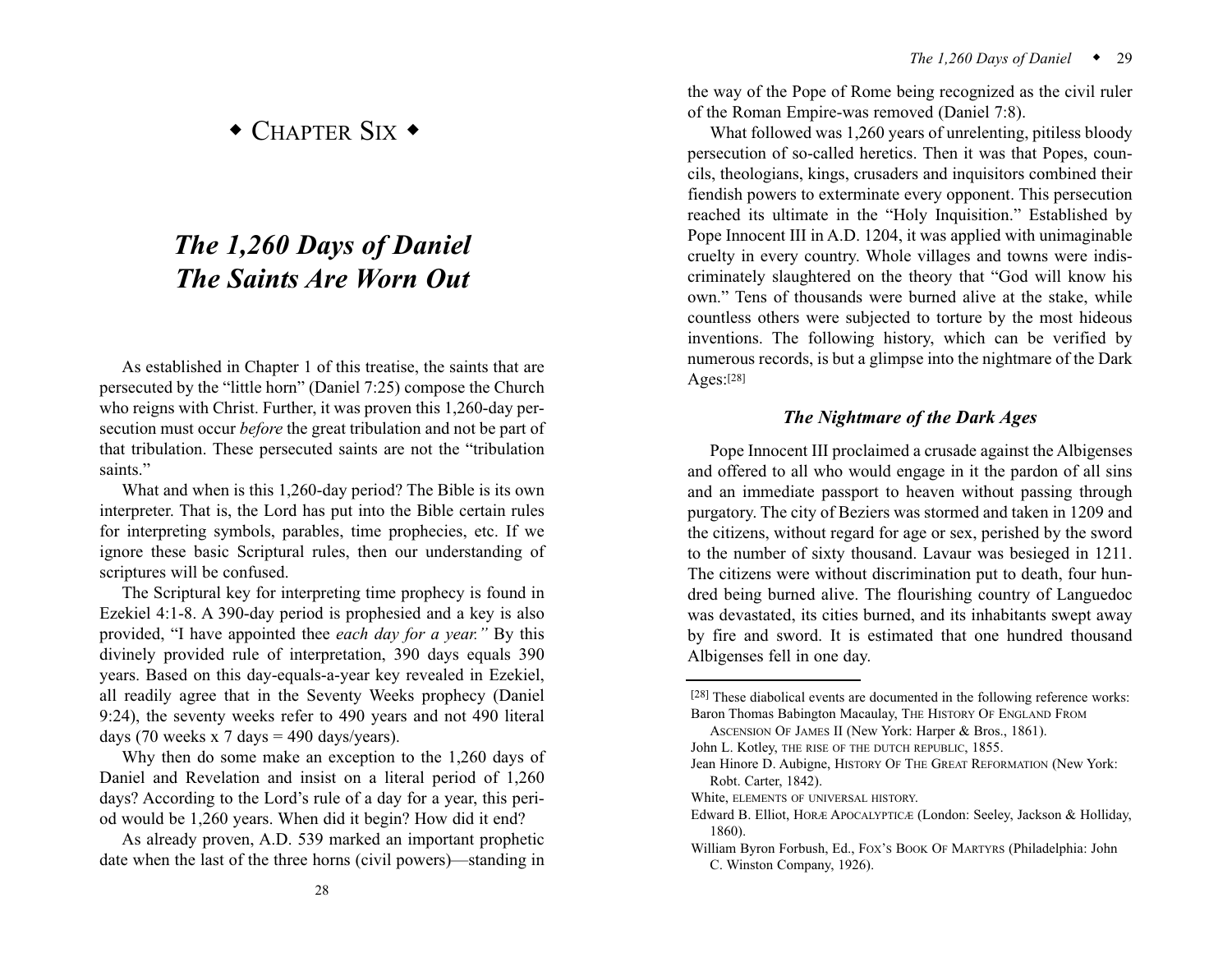#### 30 <sup>w</sup> *The 1,260 Days of Daniel The 1,260 Days of Daniel* <sup>w</sup> 31

All this rioting in blood and villainy was done in the name of religion: professedly for the glory of God, but really to uphold Antichrist, sitting in the temple of God [the church], showing himself that he is a god…. The clergy thanked God for the work of destruction and a hymn of praise was sung for the glorious victory at Lavaur.

But it would be a great mistake to suppose that the crusades against whole communities were the only persecutions. The quiet, steady *crushing* of individuals, in the aggregate also numbering thousands all over Papacy's wide domain ground steadily on "year after year, decade after decade, century after century" wearing out the saints of the Most High.

Charles V, Emperor of Germany and King of Spain and the Netherlands, persecuted the friends of the Reformation throughout his extensive dominions. Paolo reckons the number who in the Netherlands were executed on account of their religion at 50,000; and Grotius gives the list of the Belgic martyrs at 100,000. Charles, with his dying breath, exhorted his son, Philip II, to carry on to completion the work of persecution and extermination of heresy which he had begun.

Francis and Henry, the French kings, followed the example of Charles and Philip…The massacres of Merindol, Orange and Paris are forcible illustrations of their zeal in the cause of Antichrist. Roman Catholic historians admit that in compliance with a commission approved by the French parliament in Merindol, thousands, including men, women and children, were massacred, twenty-four towns were ruined and countrysides left waste and desolate. Five hundred women were thrown into a barn set on fire. When any leaped from the windows, they were received on the points of spears. Women were violated and children were murdered in the sight of their parents. Some were dashed over precipices and others dragged naked through the streets.

In the massacre of Orange in A.D. 1562, the Italian army sent by Pope Pius IV was commanded to slay men, women and children. The defenseless heretics were slain with the sword, precipitated from rocks, hanged, roasted over slow fires and exposed to shame and torture of every description.

The massacre of Huguenots in Paris on St. Bartholomew's day in 1572 is stigmatized even by Catholic historians as ferocious cruelty, without a parallel in all antiquity. The carnival of death lasted seven days. The city flowed with human blood and the same scenes were accordingly enacted in nearly all the surrounding provinces. Estimates of number slain vary from 25,000 to 70,000.

For this signal victory, a medal was struck by the king in memory of the massacre, bearing the inscription, "The slaughter of the Huguenots, 1572." The other side presented the raised figure of Pope Gregory XIII.

In 1641 Antichrist proclaimed a "war of religion" in Ireland and called on the people to massacre the Protestants by every means in their power. Protestant blood flowed freely throughout Ireland, houses were reduced to ashes, towns and villages were almost destroyed. Thousands died of cold and hunger while endeavoring to migrate to other lands. In the province of Ulster alone, over 154,000 Protestants were either massacred or expelled from Ireland.

The total number of deaths directly or indirectly accountable to the so-called "Holy Inquisition" is incalculable due to the limitations of recorded history. However, if we tally the many historic accounts, we can attribute several million deaths to Papacy down through the centuries.

When dealing with such numbers, the enormity of human suffering also becomes incomprehensible. After a point, figures and details begin to dull the mind of its sensitivity. But perhaps the Apostle Paul succeeded in encapsulating the enormity of the diabolical acts of the Papacy by the title, "The Man of Sin." That system has proved itself capable of escalating astronomically every sin conceivable to man.

#### *Papacy's Persecuting Power Broken*

This steady, relentless crushing of whole communities as well as individuals over many centuries lasted until Papacy's persecuting power was broken by Napoleon imprisoning the Pope in 1799. Pius VI died in prison. The historian of Napoleon's wars,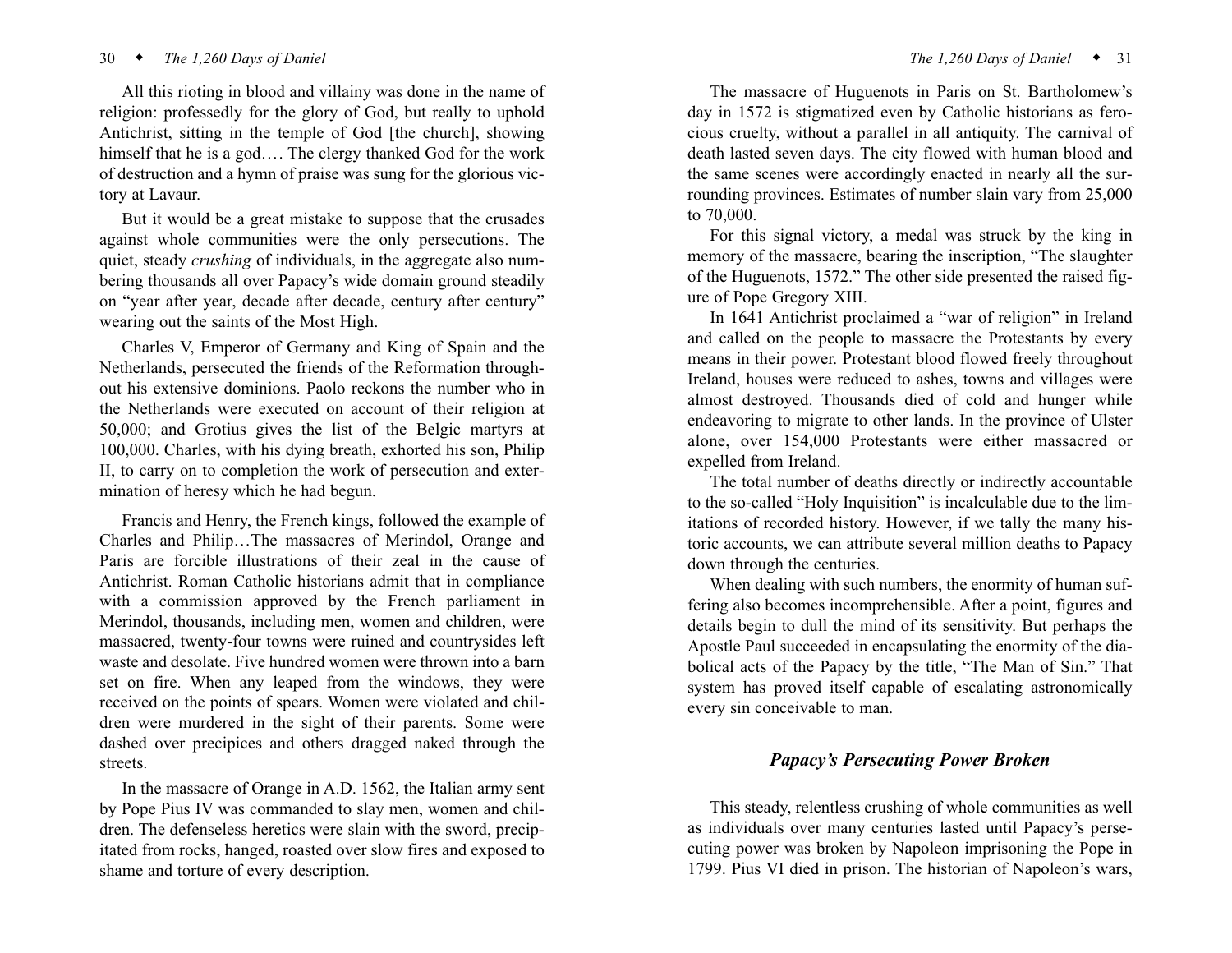describing the capture of Toledo by his army, discussed the opening of the Inquisition prison:[29]

Graves seemed to open, and pale figures like ghosts issued from dungeons which emitted a sepulchral odor…. Many of them were reduced to cripples…. The number of machines for torture thrilled even men inured to the battlefield, with horror…. In a recess in a subterranean vault…stood a wooden figure made by the hands of monks and representing the Virgin Mary…. On closer scrutiny it appeared that the forepart of the body was stuck full of extremely sharp nails and small narrow knife-blades, with the points turned toward the spectator. The arms and hands were jointed, and the machine behind the partition set the figure in motion. One of the servants of the Inquisition was compelled by command…to work the machine as he termed it. When the figure extended her arms, as though to press some one lovingly to her heart...hugged it closer and closer, and when the attendant, agreeably to orders, made the figure unclasp her arms and return to her former position, the knapsack was perforated to the depth of two or three inches and remained hanging on the points of nails and knife blades.

No wonder the vision of the long 1,260 years of persecution of God's people had such a terrifying effect on Daniel, "As for me Daniel, my thoughts were greatly alarming me and my face grew pale…." From 539 to 1799, the saints were relentlessly persecuted. During the 1,260 years in which Papacy persecuted the true Church, the Bible was also suppressed. The period of persecution and suppression was long and wearing.

## *Seven-Year Tribulation—A Jesuit Fabrication*

A thorough search through a Bible concordance—preferably an exhaustive concordance—will reveal not a single verse of Scripture mentioning a 7-year tribulation. Not one! The only other possibility for construing a 7-year tribulation, is piecing two back-to-back 1,260-day (or 3 ½-year) periods which would then equal 7 years. But the only place (Revelation 11:2,3) where 1,260 "days" are mentioned in two succeeding verses, does not justify a 2,520-day or 7-year tribulation. All exponents of the Pretribulationist and/or the Futurist school readily concede that verses 2 and 3 of Revelation 11 are concurrent. They refer to events during the *same* 1,260-"day" period. They cannot be added together to make seven years.

While the Scriptures prophesy a "great tribulation" which will conclude the Age, they do not describe a 7-year tribulation. The concept of 7 years' tribulation was a convenient invention of the Catholic Jesuits which Protestants have bought. The 1,260 "days" obviously are symbolic of years which occurred during the Christian Age. The combined testimony of the following scriptural citations is conclusive:

| <b>Text</b>                        | 1,260 Years of Papal<br><b>Power</b>                                                                                | <b>Note</b>                                                                                                                       |  |  |  |
|------------------------------------|---------------------------------------------------------------------------------------------------------------------|-----------------------------------------------------------------------------------------------------------------------------------|--|--|--|
| Daniel 7:25                        | Little Horn wears out<br>saints 1,260 days*                                                                         | Papal power grew out of<br>fourth beast, Dan. 7:7-8                                                                               |  |  |  |
| Daniel 12:7                        | Scattered the power<br>of the holy people<br>1,260 days*                                                            | Saints means "holy<br>ones"                                                                                                       |  |  |  |
| Revelation 11:2-3                  | Holy city trod under<br>foot 42 months (or<br>$1,260 \text{ days*}$ ); two<br>witnesses prophesy in<br>sackcloth    | City identified in Rev.<br>21:2 as Bride of Christ;<br>Old and New Testaments<br>"witnessed," spoke, in<br>dead language of Latin |  |  |  |
| Revelation 12:6,14                 | Woman flees into<br>wilderness, nourished<br>$1,260$ days*                                                          | Symbolic of Church, 2<br>Cor. 11:2, sustained dur-<br>ing a spiritually barren<br>time                                            |  |  |  |
| Revelation 13:5                    | Leopard beast (Papacy)<br>blasphemes God and<br>makes war with<br>saints 42 months<br>$(42x30=1,260 \text{ days*})$ | Beast same as Little<br>Horn of Daniel which<br>persecutes saints who<br>later reign with Christ                                  |  |  |  |
| *Key: 1 day = 1 year (Ezekiel 4:6) |                                                                                                                     |                                                                                                                                   |  |  |  |

<sup>[29]</sup> Thiers & Bowen, The Campaigns Of Napoleon, cited by H. Grattan Guinness, The Approaching End Of The Age (London: Hodder and Stoughton, 1878), 205-207.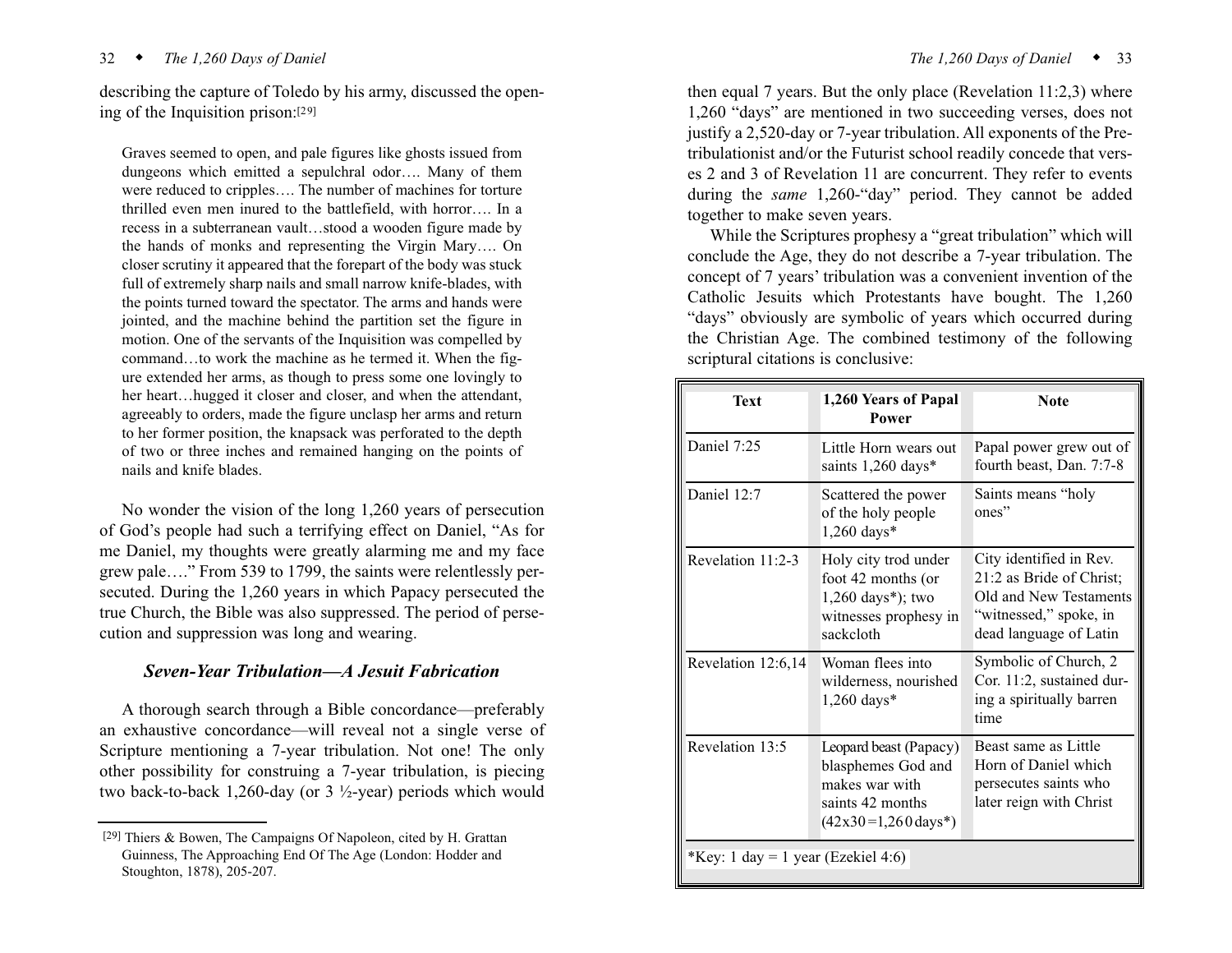## *More Convincing Evidence*

Four characteristics by which the Man of Sin are identified are summarized in Daniel 7:25: "And he [1] shall speak great words against the most High, and [2] shall wear out the saints of the most High, and [3] think to change times [4] and laws."

The first two points have already been considered, namely, the preposterous words by which popes claimed to be "as God" and the wearing out of the true Church by Papacy. Additionally, the Papacy did "change times." Unwilling to await the unfolding of God's plan, Papacy changed the time of Christ's Kingdom by declaring Papacy's rule over the nations as God's kingdom on earth. Another example of Papacy's attempting to "change times" is in its changing of the calendar.

How did Papacy also "change…laws"? The precepts and commands of God meant little. By the claimed right of issuing "dispensations," the Popes frequently set aside the moral laws. Murder of heretics was called praiseworthy; subjects were encouraged to rebel; oaths and contracts were cancelled; torture was declared to be an "act of faith." Spying, intrigue, perjury and theft were pronounced virtuous deeds when performed in the service of the church. Not content, moreover, in dispensing with divine laws, the popes were always ready to create new ones if convenience so required. Clerical celibacy was prescribed; meat was forbidden for centuries on Fridays; ecclesiastical taxes were levied and often personal liberties of the people were forbidden. Papacy's rational for changing divine law is pointedly reflected in the following quote from a Catholic authority:[30]

The Pope is of so great authority and power that he can modify, declare or interpret the divine law…. The pope can sometimes counteract the divine law by limiting, explaining, etc.

But no individual—even a Pope—qualifies as the Man of Sin, the Antichrist. All the characteristics and actions of the Little Horn of Daniel unmistakably brand the Papacy as the great Antichrist system.

# $\bullet$  CHAPTER SEVEN  $\bullet$

# *Wounded to Death— And Then Healed*

# *Revelation 13:3, 14*

Some, wrongly expect a superman Antichrist at the end of the Age who is wounded—then healed—based on Revelation 13:12- 15. Is this reasonable? According to this scenario, the Antichrist superman is killed. Then this Antichrist superman is miraculously raised from death to life. How preposterous. Only the power of the Heavenly Father can raise a being to life. (Even Jesus had to pray for the Father's power to raise Lazarus. John 11:41-44) Certainly, the Heavenly Father would not raise an Antichrist superman to life! And no amount of satanic power can raise the dead to life. (In view of this obvious problem, some conclude the Antichrist man will just seem to die and then be revived.)

Then according to this scenario, the Two-Horned Beast/False Prophet—another individual who possesses great satanic power— makes an "image of the beast." They claim the image will be a statue likeness of the superman Antichrist. Using satanic power, the Two-Horned Beast/False Prophet will then cause this statue to come to life and speak. All who would not worship him would be killed.

The absurdity grows…this scenario is not anticipating a statue becoming mechanically or electronically animated. (That would not be a miraculous phenomenon.) The claim is satanic power will infuse life into this statue transforming it into a living creature—a human-type being. This is impossible. Only the power of God can create a living being.

<sup>[30]</sup> Farrar, AN ECCLESIASTICAL DICTIONARY.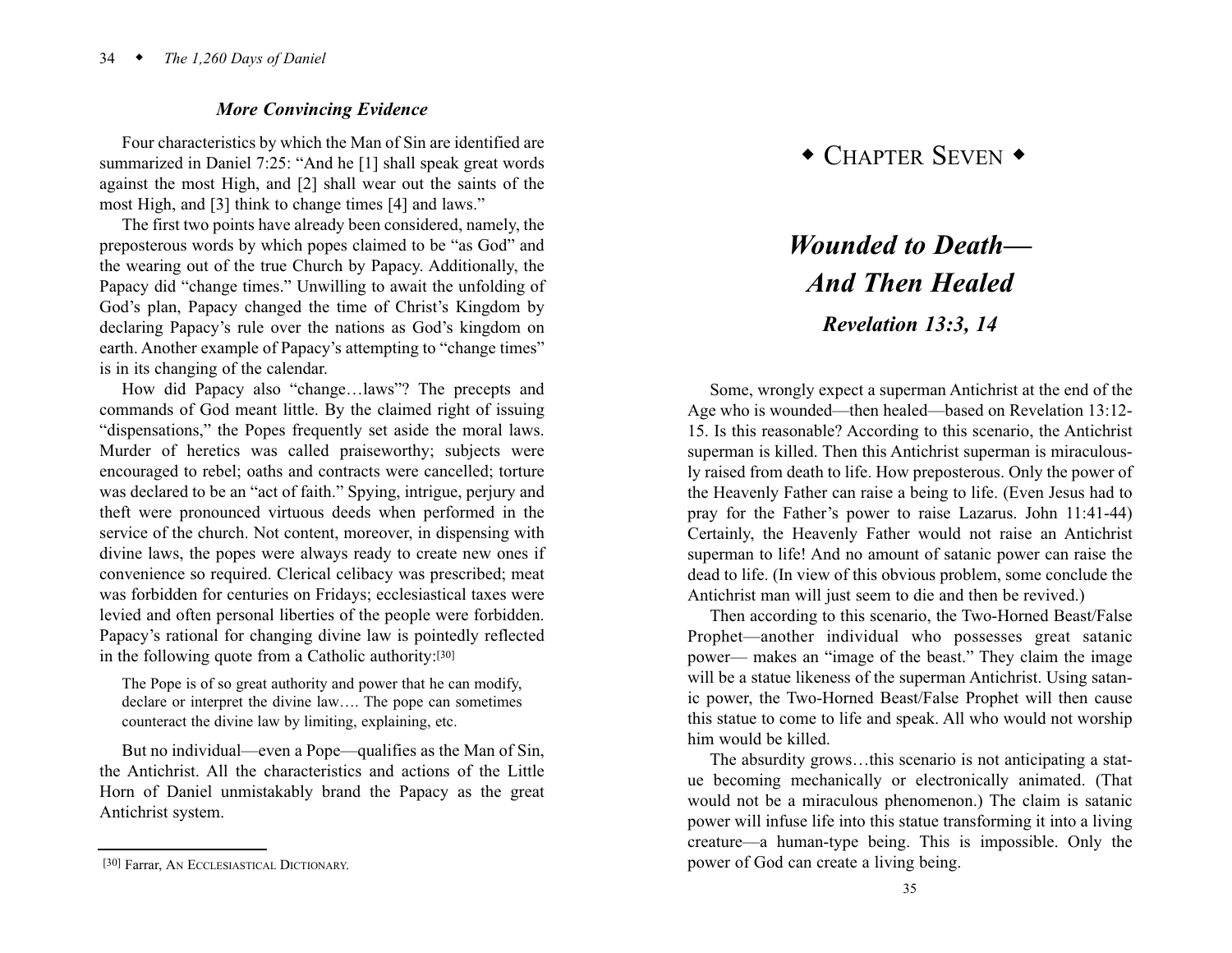#### 36 <sup>w</sup> *Wounded to Death—And Then Healed*

Reason returns to interpretation when we realize that these prophecies in Revelation are highly symbolic. The language of Revelation is consistently symbolic. Just as the Leopard Beast is symbolic of Papacy, a system, so the Two-Horned Beast and the Image of the Beast are also church-state systems. Exercising similar power as the Papacy and working together with the Papacy, the Image of the Beast will probably be a *Protestant* federation united with civil government.

While it is unreasonable to suppose satanic power creating a human-type being, it is customary to speak of organizations "dying" or one organization putting "life" into another organization. The Papal Leopard Beast, the Two-Horned Beast and the Image of the Beast interpreted as organizations, harmonizes with the highly symbolic terminology of Revelation 13. A literal superman Antichrist scenario does not.

### *Papacy's Deadly Wound*

The Papal Leopard Beast was to be wounded, "And I saw one of his [Leopard Beast's] heads as it were wounded to death; and his deadly wound was healed: and all the world wondered after the beast" (Revelation 13:3). Has this happened?

Many believe that the Protestant Reformation inflicted this deadly wound that was eventually healed. Just prior to the Protestant Reformation, it is interesting to note by contrast the unchallenged position Papacy enjoyed:[31]

Just prior to Luther's movement, the Pope, in a bull closing the Laternal Council, A.D. 1517, felicitated himself and his bishops, because the unity of the Catholic church was at the moment untroubled by a single heresy. There was an end of all resistance to Papal tyranny.

On October 31, 1517, Martin Luther nailed his Ninety-Five Theses to the church door at Wittenberg with a resounding blow of the hammer that severed Germany, Holland, Denmark, Sweden and England from Papal Europe. The Protestant Reformation succeeded in wounding the Papal Beast!

But when the Protestant churches united with the state... Reformation and cleansing for a time ceased, and, instead of progressing with the cleansing, the reformers gave attention to organizing themselves, and to revamping and repolishing many of the old Papal dogmas, at first so loudly condemned. Thus did Satan decoy the reformers into the very "harlotry" (union of church and state) which they had denounced in the Church of Rome. And thus the deadly wound which Papacy had received was for a time healed. Rev. 13:3 [32]

### *666——The Number of the Beast*

The fascinating identifying number of Antichrist is 666, "Here is wisdom. Let him that hath understanding count the number of the beast: for it is the number of a man; and his number is Six hundred threescore and six" (Revelation 13:18). What does this number signify?

The number *seven* is the most frequently used number in the Bible and has long been thought to denote completeness or perfection. Three sevens (777) would signify the ultimate in perfection. ("Holy, holy, holy" denotes God's holiness to the greatest magnitude. Revelation 4:8)

Six, on the other hand, is symbolic of human imperfection. Therefore, 666 would denote the ultimate of human imperfection—great depravity. Just as the Little Horn had the "eyes of a *man*," Antichrist is the creation of imperfect man's wisdom. When an institution of imperfect man attempts to replace God (2 Thessalonians 2:4), the result can only be an ingenious deception of greatest corruption—symbolized by 666.

This number 666 is not going to be displayed prominently on worshippers like a barcode on everybody's forehead—or even on I.D. cards that everyone has to carry in his or her wallet. The number of Antichrist will only be discerned by "wisdom." "Let him that hath understanding *count* the number of the beast." The

<sup>[31]</sup> H. Grattan Guinness, LIGHT FOR THE LAST DAYS (London: Hodder and Stoughton, 1887), 74.

<sup>[32]</sup> THY KINGDOM COME (New Brunswick: Bible Students Congregation of New Brunswick, 1977), 110, 111.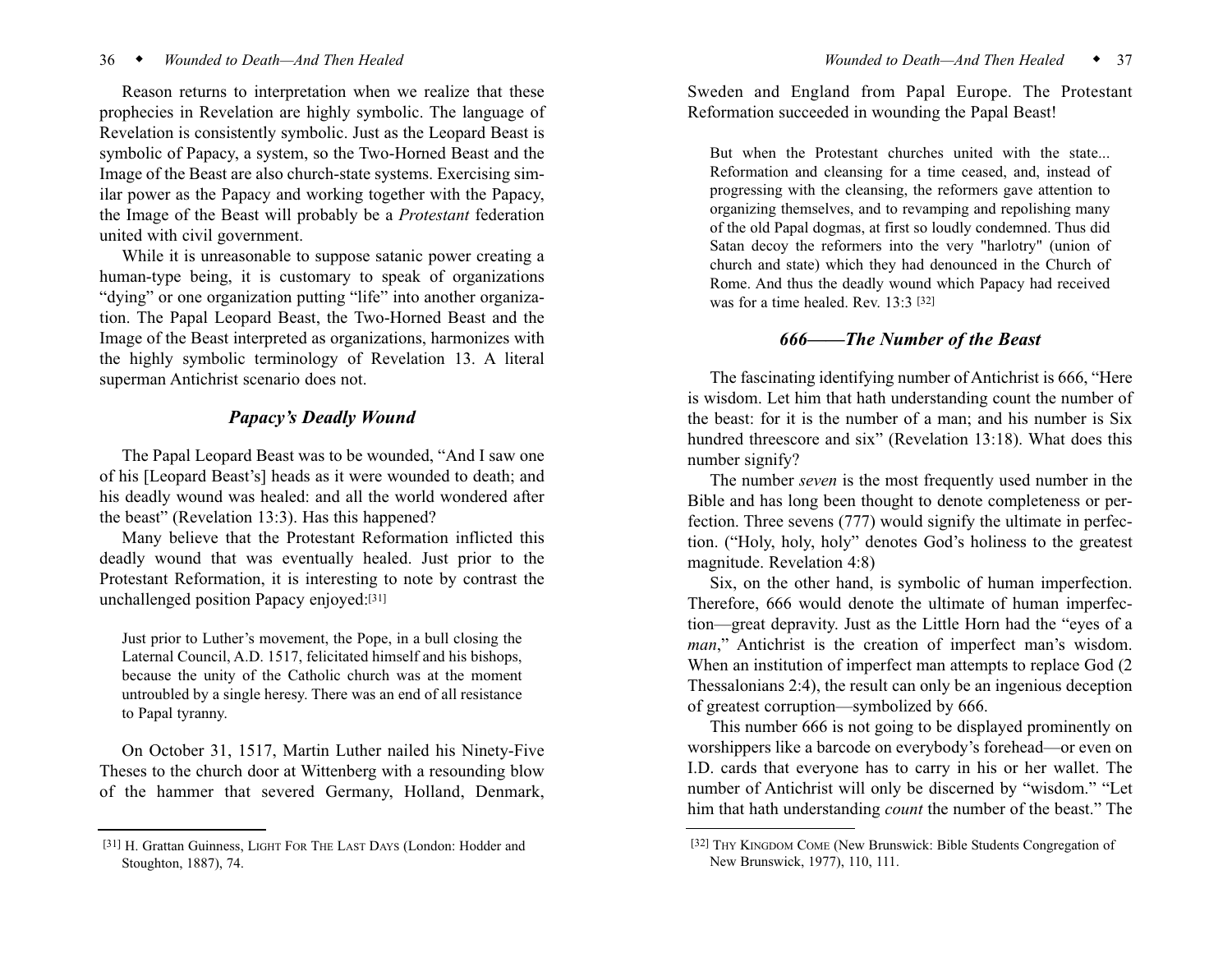numerical value of the letters of many names have been found to total 666. How can it be determined which name is correct? First, the "wisdom from above" will enable one to Scripturally confirm that Papacy is the Antichrist. Then with this "understanding," one can sift through the many numerical interpretations and correctly calculate the numerical value of its name.

Interpretations are many. But once Papacy has been Scripturally identified as Antichrist, the number of Antichrist's name becomes apparent. There is one title that the Popes of Rome have assumed to themselves and caused to be inscribed over the door of the Vatican, which exactly fits the number 666. That title is Vicar of the Son of God, *"Vicarivs Filii Dei"*[33] *This title refers to the Pope as reigning vicariously in the place of the Son of God—which coincides exactly with the meaning of Antichrist—in the place of Christ.* This confirms that the organization the Pope heads—Papacy—is the Antichrist.

|  |     |   | <b>Vicar</b> |   |   |   | of the Son |  |     | of God |  |
|--|-----|---|--------------|---|---|---|------------|--|-----|--------|--|
|  | C   | А | R            |   | S | F |            |  | D   | E      |  |
|  | 100 | - |              | 5 |   | - | 50         |  | 500 |        |  |
|  |     |   |              |   |   |   |            |  |     |        |  |

When the numerical values of the letters of this title are added together, the irresistible conclusion points to the Vatican as the Antichrist Beast of Revelation:



This prophetic, numerical identification of Papacy is further confirmation that the Antichrist is really the Papacy. The Papacy's career also fits the description of being "wounded," then recovered. Papacy, the Antichrist, is very much alive—ready for its end-time role in prophecy.

<sup>[33]</sup> Robert Fleming, THE RISE AND FALL OF ROME PAPAL (London: Houlston & Stoneman, Pateroster Row, 1849), 47, 48.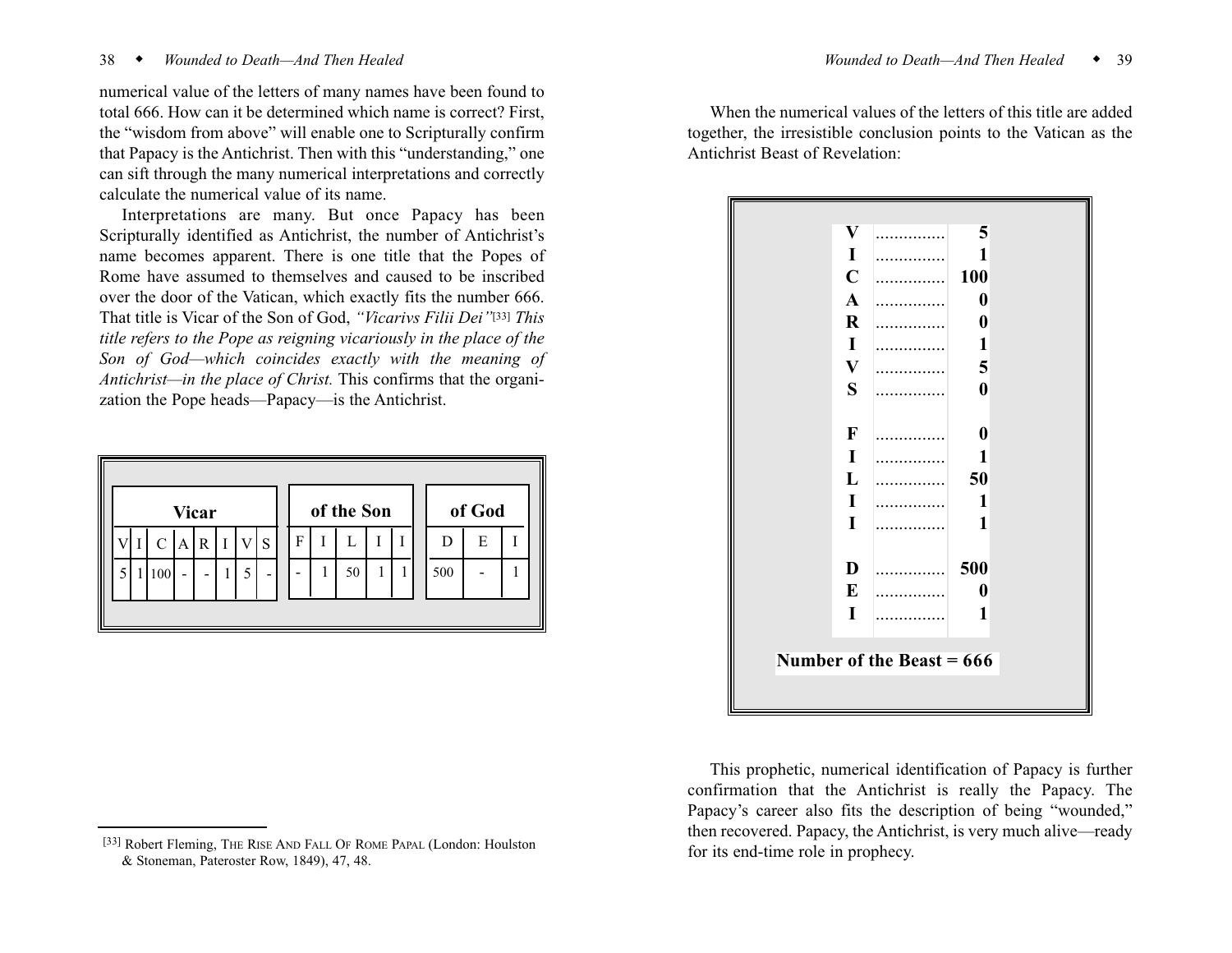# $\bullet$  Chapter Eight  $\bullet$

# *The Antichrist in the Twentieth Century*

The twentieth century has certainly witnessed the Papacy again as a prominent force in world affairs. By maneuvering as a world political power, it has affected the course of world events. One area has been Papacy's support of Fascism.

In **1919** Archbishop Pacelli (who later became Pope Pius XII) gave Hitler Church money to "help his small, struggling band of anti-Communists 'to quell the devil's work,' as Pacelli told Hitler."<sup>[34]</sup> Hitler's Nazi-ism was born. By the Vatican exerting international pressure, part of Ukraine was taken from Communist Soviet Russia and given to Catholic Poland.[35]

Much to the Vatican's delight, in **1922** Mussolini set up a Fascist dictatorship in Italy. Finally, because of the Vatican's political power, any Vatican representative was forbidden to enter the Soviet Union. Then from **1925** onward, the real Vatican campaign against the Soviet Union "began to flood the whole world."[36]

Under Vatican pressure, in **1926** Pilsudski set up a Catholic Fascist dictatorship in Poland. For over 15 years Catholic priests accompanied Polish soldiers in expeditions to punish the socalled "rebel Ukrainians" in parts of the Ukraine previously annexed by Poland. Orthodox churches were burned and "thousands upon thousands" were executed.<sup>[37]</sup>

Between **1929** and **1942** the Vatican focused on establishing powerful Fascist political and military blocks designed to oppose and finally to destroy Communism and Socialism. First, the Vatican would support Fascist parties within the various nations of Europe that were devoted to the destruction of Socialism and Communism within the country. Second, the Vatican would support the takeover of that government for the purpose of war against the Soviet Union. Powerful economic, social and financial forces throughout the world would assist in this double purpose.[38]

The Vatican even reached out to Japan as reflected in the CATHOLIC TIMES (November 23, 1934):

In the event of a war between Japan and Russia, Catholics would sympathize with Japan, at least in so far as religion is concerned, so let us beware of any Anglo-American bloc against Japan involving us on the side of Russia.

Understandably, the Vatican was not pleased with the U.S. involvement in the Grand Alliance (Great Britain, United States and Russia) of World War II. The Vatican in **1929** signed the Lateran Treaty with Mussolini, which guaranteed the full and independent sovereignty of the Vatican State in Vatican City. Also Fascist Italy paid the Vatican a vast sum of money to compensate for the loss of the Papal States in **1870**.[39]

In **1933,** the Pope had Francz von Papen persuade President Hindenburg to appoint Hitler to be a Chancellor of Germany.[40] Fritz Thyssen, a rich Catholic steel magnate who financed Hitler, wrote an article in the Swiss Arbeiterzeitung entitled, "Pius XIII, As Nuncio, Brought Hitler to Power."[41] Impressed with the

<sup>[34]</sup> Paul J. Murphy, La Popessa (New York: Warner Books, 1980), 52.

<sup>[35]</sup> Avro Manhattan, The Vatican In World Polics (New York: Horizon Press, Inc. 1949), 272.

<sup>[36]</sup> Ibid., 272, 280.

<sup>[37]</sup> Ibid., 273-275 (Many references given for documentation).

<sup>[38]</sup> Manhattan, THE VATICAN IN WORLD POLITICS, 168, 169.

<sup>[39]</sup> Murphy, L A POPESSA, and Manhattan, THE VATICAN IN WORLD POLITICS, 22-24.

<sup>[40]</sup> Manhattan, THE VATICAN IN WORLD POLITICS, 168,169.

<sup>[41]</sup> Leon Lehmann, BEHIND THE DICTATORS (1942), Fritz Thyssen, I PAID HITLER (1941).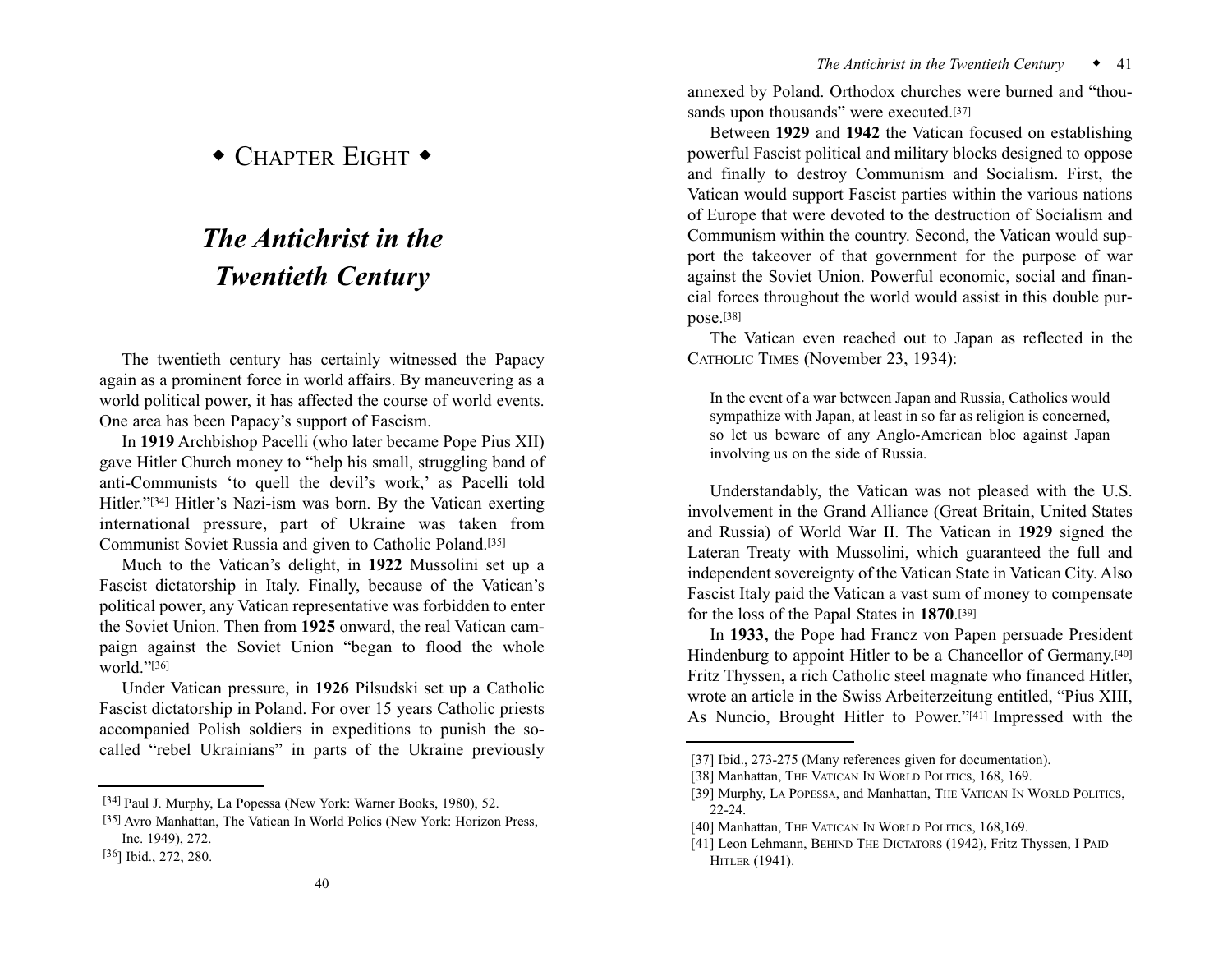#### 42 <sup>w</sup> *The Antichrist in the Twentieth Century*

organization of the Papacy, Hitler is quoted as saying the following:[42]

I learned much from the Order of the Jesuits…until now there has never been anything more grandiose on the earth than the hierarchical organization of the Catholic Church. I transferred much of this organization into my own party.

In **1936** the Vatican and Mussolini backed General Franco's bloody civil war against the Spanish Republic and vigorously supported his Fascist regime.[43] Then between **1939** and **1941** the Vatican pressured Austria, Czechoslovakia, Poland, Belgium and France to cave in to Germany.[44] With the fall of Czechoslovakia, the Vatican and Hitler in 1939 set up a Catholic Fascist State in Slovakia headed by a Catholic Prelate Monsignor Tiso. His regime was brutal towards Jews and non-Roman Catholics. (After the war he was executed for war crimes.)[45]

The Pope even collaborated with Hitler regarding the invasion of Poland:[46]

The Pope had been informed of the war plans of Hitler to invade Poland. Hitler had told of his grand strategy and his ultimate aims. He had to risk a European war in order to achieve them, but they were worth it. The ultimate and main goal was the invasion of Soviet Russia. To do that Hitler needed to occupy Poland…. The Pope would have to use all his influence in persuading the Poles to settle matters with Hitler…. If the Poles refused, Hitler would invade Poland. He asked the Pope, first not to condemn the invasion, and secondly not to ask the Catholics in Poland to oppose it, but to rally them to a crusade against the Soviets. Hitler made two promises: he would, this time, respect all the privileges of the Church in Poland, and secondly, the occupation of Poland would be "temporary"…. Pius XII accepted. He did, however, put forward three conditions…. Once more Hitler promised all that the Vatican asked.

The Vatican began to exert pressure on the Polish Government, through the services of Cardinal Hlond, and in French Catholic circles, so that, if the worst should happen, the French would not enter the war against Germany. The negotiations failed.

France and Great Britain had a mutual defense pact with Poland against aggression by Germany. The Pope was feverishly negotiating with the Western Powers to acquiesce to the occupation of Poland and then join Hitler in a war against the Soviet Union. Before his invasion of Poland, Hitler gave the Pope the opportunity to dissuade France from hostilities.

General Pétain, Laval and General Weygand (of Belgium birth) were the pawns in this ploy. By Papal intrigue Pétain became Premier of France and Weygand Commander in Chief of the armed forces. Pétain, Lavan, Weygand and the Papacy had a plot to surrender France to Hitler without the firing of a shot. Then France would become a Fascist-Catholic State under the dictatorship of Pétain. This plan failed the last minute when Mussolini demanded certain territories in France.

Hitler invaded Poland. After bringing Poland to her knees in less than a month, Germany's military might turned to the West. When Belgium was invaded, Weygand of France and the Vatican induced King Leopold to surrender prematurely. This threw the Allied timetable off.

Meanwhile, by Papal intrigue in French affairs, the power of Pétain, Lavan and Weygand consolidated to the point that they could surrender France long before the military was ready to cede defeat. Of course, a Fascist-Catholic State ruled in Belgium and France until the Allied liberation. All opposition was ruthlessly suppressed.[47]

Hitler promised the Pope that a German victory in Europe would result in a "new Christian Europe, formed by Catholic States and by victorious Germany, who together would bring about the complete restoration of a Christian Europe, the prosperity of the Catholic peoples…."[48]

<sup>[42]</sup> Hermann Rauschning, HITLER SAID TO ME (1939), 266-267.

<sup>[43]</sup> Manhattan, The Vatican In World Politics, 95-99.

<sup>[44]</sup> Ibid., 247-265, 340-341.

<sup>[45]</sup> Ibid., 262-263.

<sup>[46]</sup> Manhattan, 192-194.

<sup>[47]</sup> Ibid., 282-291, 307-322.

<sup>[48]</sup> Ibid., 327.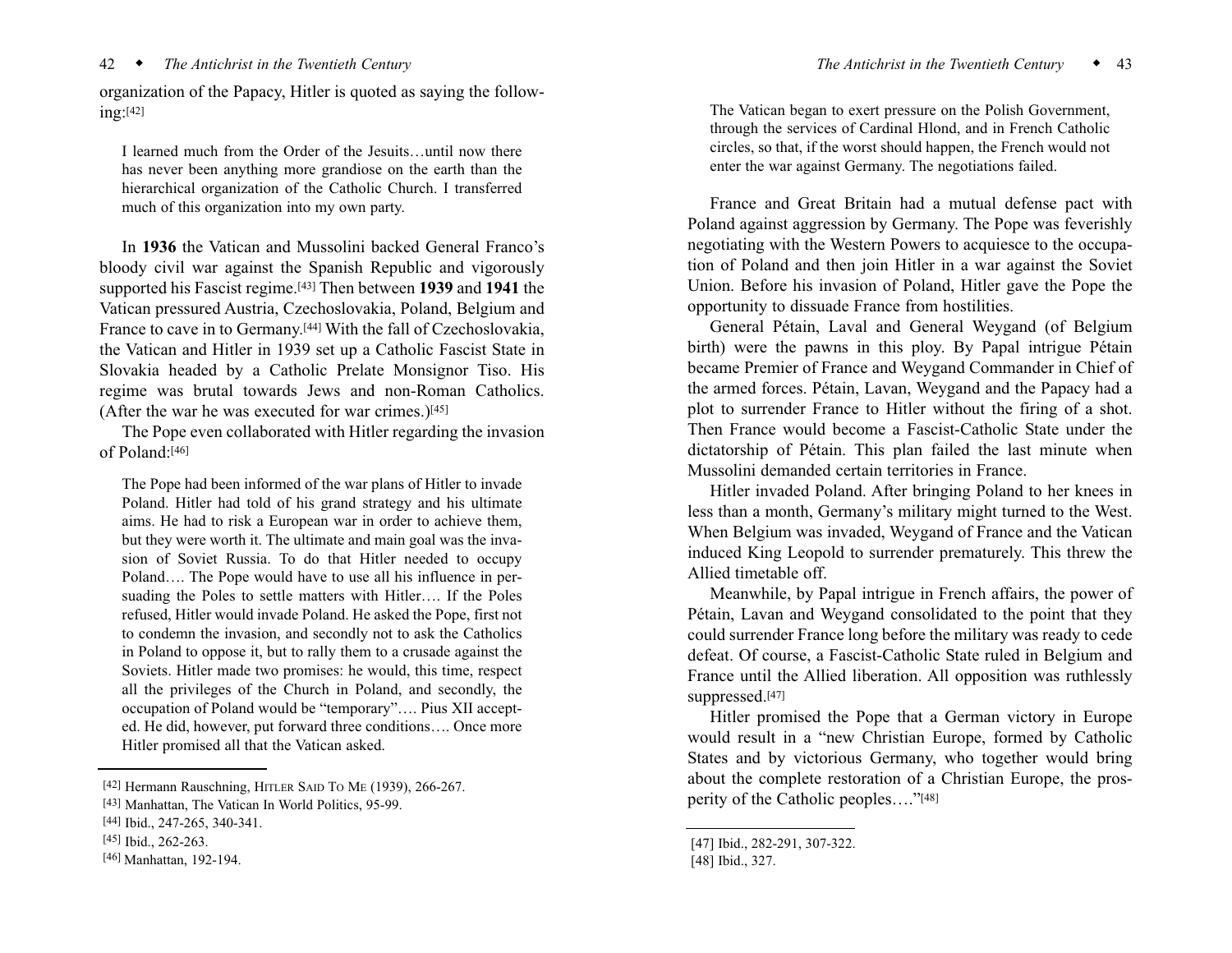#### 44 <sup>w</sup> *The Antichrist in the Twentieth Century*

In **1941** the Axis Powers and the Vatican set up the Catholic Fascist Party, Ustashi, in Croatia under the dictatorship of Ante Pavelic. Archbishop Stepinac was the Supreme Military Vicar of the Ustashi Army. Jews were murdered, Serbian Orthodox churches were destroyed and Serbs were given the choice to convert to Roman Catholicism or be killed.[49]

Under the headline, "The Catholic Church is Accused of Complicity in the killing of Serbs," *The New York Times* (September 6, 1994), gave the real reasons for the cancellation of the Pope's visit to Sarajevo:

Serbian anger, which is evident in the Bosnian Serbs' refusal to assure the Pope's visit, is essentially rooted in the events of World War II, so a papal visit might have been greeted with whistles and boos. During the War, Roman Catholic Archbishop of Zagreb, Alojzije Stepinac, greeted the installation of the Pavelic regime as "God's hand at work" and never publicly denounced the onslaught on Serbian civilians. The ferocity of this onslaught, which often involved conversion of Greek Orthodox Serbs to Roman Catholicism at gun point or their massacre in churches, was well known in the Vatican.

The article then described some executions of masses of Serbs by the Croats. As incredible as it sounds, Pope John Paul II, during his visit to Croatia in September of 1994 lauded Cardinal Stephinac as a national hero and a "vigilant, true pastor of his flock"—despite his World War II involvement with the murderous Pavelic regime.

When in **1943** it was known that Germany would eventually lose the war, the Vatican and Britain tried to plot the fall of Hitler and then have Germany join forces with Great Britain and the U.S. in a war against Russia.<sup>[50]</sup>

In **1945** The Axis Powers and the Vatican lost World War II and until **1989** Communism swept over one third of the world. But in **1982** through **1989** Pope John Paul and former President Reagan successfully plotted the downfall of the Communist Empire (*Time,* February 24, 1992). Regarding this clandestine campaign, Archbishop Pio Lashi said to the U.S. diplomat, Vernon Walters, "It is a very complex situation…listen to the Holy Father [Pope]. We have 2,000 years experience at this." It was further observed, "Step by reluctant step, the Soviets and the Communist government of Poland bowed to the pressure imposed by the Pope and the President." Finally in 1989 the Communist Empire fell. A leading newspaper reported that Mikhail Gorbachev observed, "Pope John Paul II played a major political role in the collapse of communism in Eastern Europe."[51] The Papacy finally triumphed over her bitter enemy.

## *The New Look of Papacy for an Old Concept*

In **1990** the Vatican's ultimate agenda is revealed in the following statement the Pope made on April 21:[52]

A united Europe is no longer a dream. It is not *utopian memory from the Middle Ages* [emphasis added]. The events that we are witnessing show that this goal can be reached.

The Pope wants to revive the Holy Roman Empire of the Middle (Dark) Ages! …How is this possible? After World War II, the Papacy's rapprochement with Protestants began to intensify. Ecumenism seems the appropriate solution for both Catholics and Protestants in mutually bolstering up their credibility—and survival. Although essentially the Papacy has not changed, a few cosmetic alterations have helped the Roman Church have a new look. Vatican II has played a significant role in the face-lift project. Bible studies in the Church—albeit restricted—are now permitted. Meat on Friday is okay. Philanthropic activities around the world abound. Services no longer have to be exclusively in Latin. And the Church of Rome beckons to its "separated brethren"—the Protestant Churches. *Have the Protestant Churches forgotten why they separated?*

In November of **1993,** Moody Bible Institute in its periodical said, "Today, for good or bad, the lines that separate evangelicals

<sup>&</sup>lt;sup>[49]</sup> Avro Manhattan, The Terror Over Yugoslavia, the threat to YUGOSLAVIA (London: waters, 1953).

<sup>[50]</sup> John Loftus & Mark Aarons, The Secret War Against The Jews (New York: St. Martin's Press, 1994), 87.

<sup>[51]</sup> *World,* March 6, 1992.

<sup>[52]</sup> *New York Times,* April 23, 1990.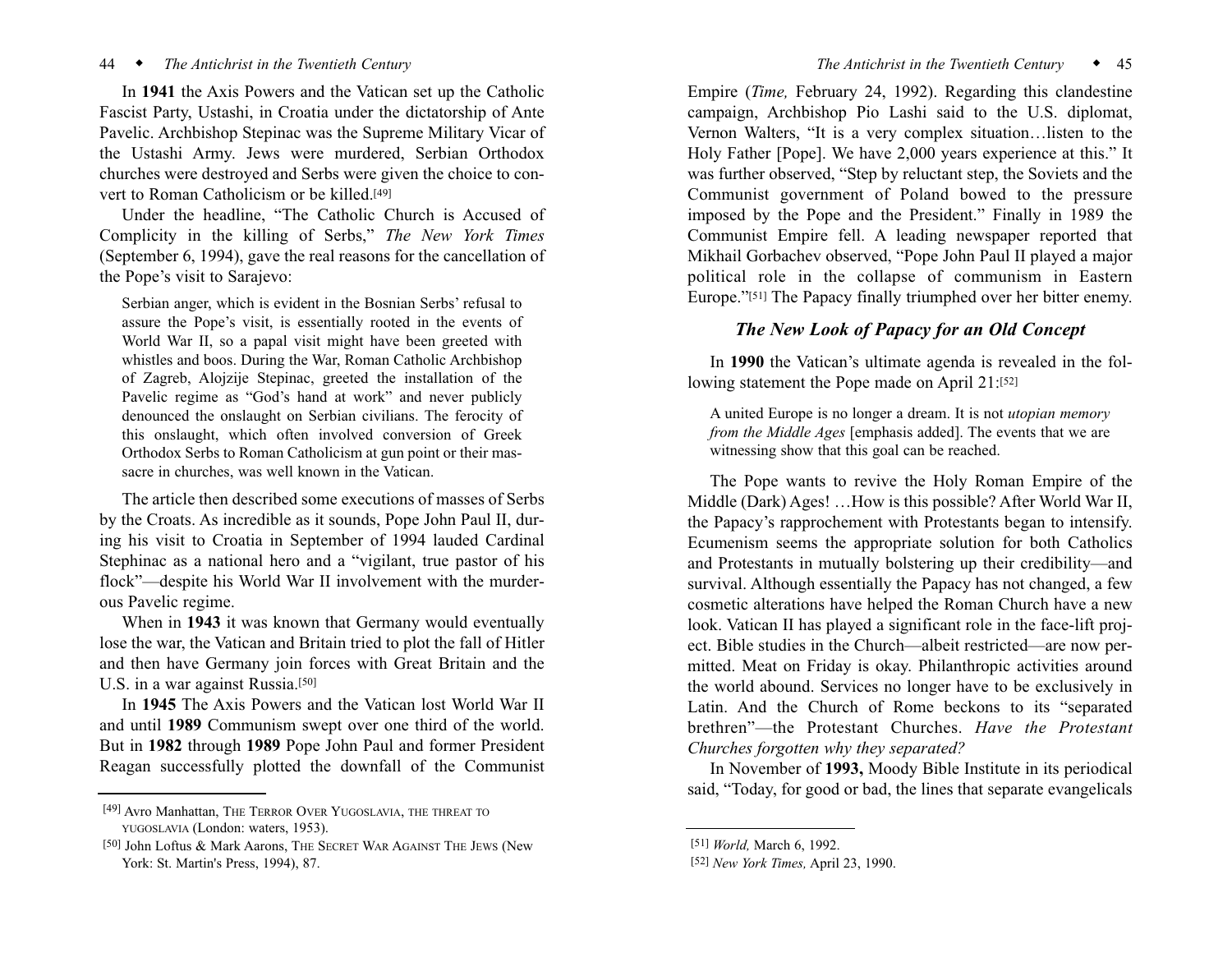#### 46 <sup>w</sup> *The Antichrist in the Twentieth Century*

and Roman Catholics are fading. More and more people from both sides are working together…" Charles Colson wrote, "It's high time that all of us who are Christians come together regardless of the difference of our confessions and our tradition…" Today the ministries of Billy Graham, Luis Palau, World Vision and charismatic groups such as YWAH involve activities with Catholics.

In **1994** a group of 40 prominent evangelical and Catholic scholars and leaders agreed that Christians must stop aggressive proselytizing of one another's flocks and work together more closely to "contend against all that opposes Christ and His cause." The statement signed March 29 in New York further stated, "We dare not by needless and loveless conflict between ourselves give aid and comfort to the enemies of the cause of Christ." Finally, the statement concluded, "Not since the 16th century have Protestants and Catholics 'joined in a declaration so clear in respect to their common faith and common responsibility.'"

In May of **1995** Pope John Paul II issued an encyclical on Christian unity, *"Ut Unum Sint"* ("That They May be One"). The encyclical was an unprecedented call for Protestant and Orthodox denominations to dialogue on a Christian unity that would accept the authority of the Pope. In response, a prominent group of Orthodox, Roman Catholic and Protestant scholars and church leaders gathered in South Carolina to re-examine the road to unity. In spite of much disagreement, the consensus was to keep open the dialogue at regular intervals.

On May 12, **1999,** the co-chairman of the Anglican-Roman Catholic International Commission issued the document "The Gift of Authority." It stated, "the need for a universal primacy exercised by the Bishop of Rome [the Pope] as a sign and safeguard of unity within the reunited Church" (cf. Authority in The Church 11, 9).

On October 31, **1999,** the Lutheran World Federation and the Roman Catholic Church issued the Joint Declaration on the Doctrine of Justification, which they said ended a conflict that began with Martin Luther in 1517.

The Antichrist is posturing for its end-time scenario with the image of the beast and false prophet.

# $\bullet$  Chapter Nine  $\bullet$

# *The Antichrist's End-Time Rule*

After Papacy brought the demise of Communism, Pope John Paul's stated agenda was the re-establishment of the Holy Roman Empire of the Middle Ages/Dark Ages. The ecumenical activity of the 1990s could well mark the buildup to Antichrist's End-Time reign.

Although Revelation 13 showed the Antichrist, Papal reign during the 1,260 days—years—ended in 1799 A.D., verses 15-18 predict a future End-Time rise to power of Antichrist. This time Antichrist will be united in power with the *image of the beast.* If the *beast* is symbolic of a system—Papacy—then the *image of the beast* is symbolic of a system—probably a federation of Protestant churches headed by the Church of England. This would explain the reason for the ecumenical activity within Protestantism. The Church of England has already acknowledged the headship of Papacy in such a union.

The *image of the beast*—a federation of Protestant churches—together with the *beast*—Papacy—will control the thinking of the people. Only those with *the mark, name* or *number* of the *beast* will be able to *buy or sell,* that is, express doctrinal views in a public forum. All others will be persecuted. At the same time Revelation 17 predicts a church-state union between Papacy and ten kingdoms or nations of Europe.

Many students of prophecy are pondering the role of the European Union in this scenario. Possibly this is a reference, not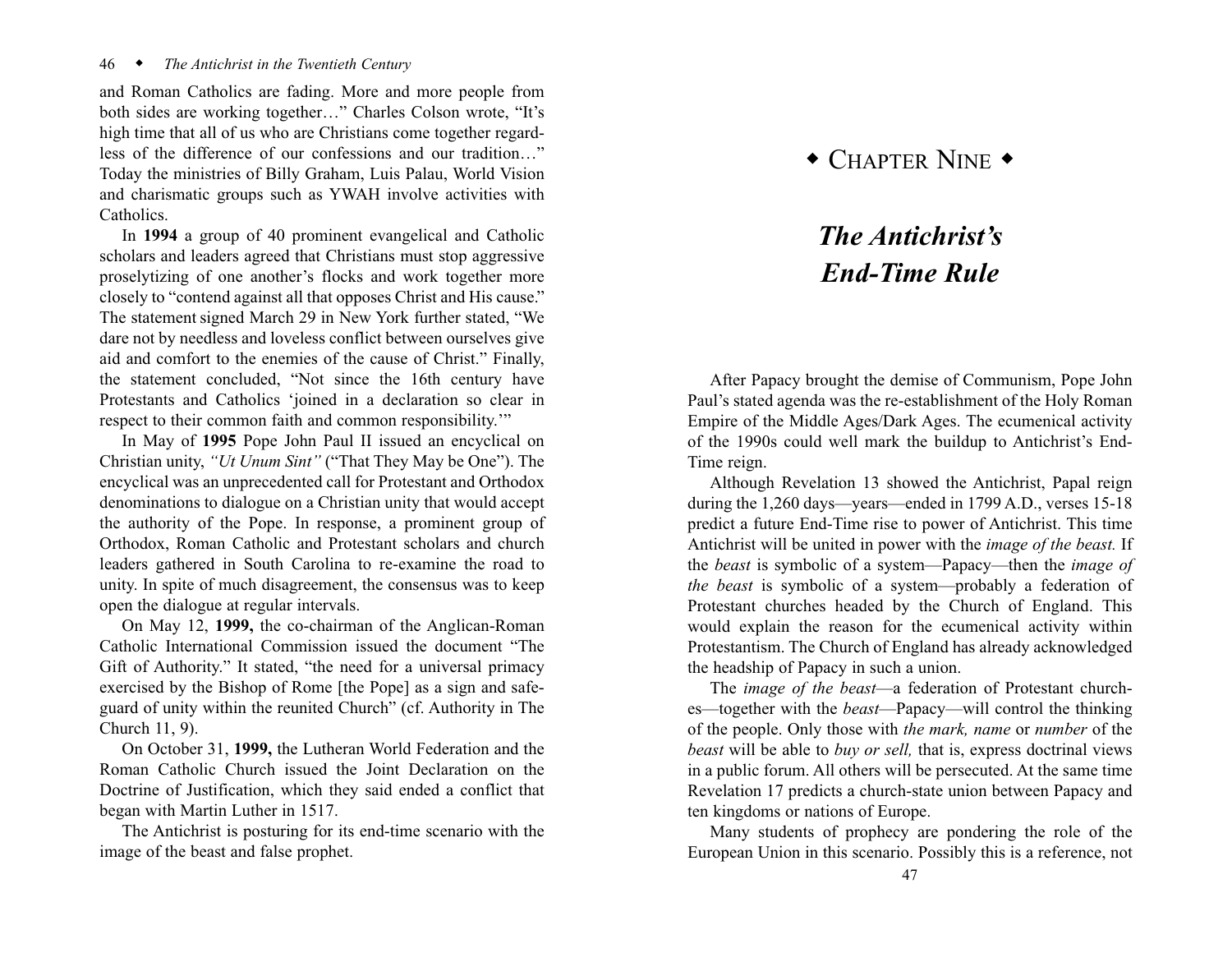#### 48 <sup>w</sup> *Antichrist's End-Time Rule*

to ten nations, but to the ten language grouping of nations that has averaged out in Europe over the centuries. Actually there are more than ten nations in the European Union.

This reign of Papacy with the European Union will be short lived. They will do battle with the Returned Lord—the Lord of Lords and King of Kings—and the beast, the image of the beast and the kings of the earth will meet their Waterloo. Revelation 19: 11-21.

## *Triumph of Christ over Antichrist*

Thus the Apostle Paul (2 Thessalonians 2:8) assures us that this inglorious saga of the Man of Sin will finally have a fitting conclusion:

And then shall that Wicked [Antichrist] be revealed, whom the Lord shall Consume with the spirit of his mouth, and shall destroy with the brightness of his [Christ's] coming [Greek, parousia, presence].

The Papacy, which for centuries claimed to be the Kingdom of God, was in reality the Man of Sin. Such an exaggerated claim inevitably corrupted leaders of that system. And that corruption wrought the incredible carnage of human suffering that Papacy perpetuated down through the centuries. Many have been the engines of human oppression and destruction throughout history, but the Antichrist has been unique. By taking the place of Christ and his true Kingdom, Antichrist also misrepresented God's true character and wonderful plan.

But Christ will triumph over Antichrist. The Man of Sin has been revealed. After a brief rise to power, it remains for Christ to destroy that pretentious, counterfeit Kingdom of God during his parousia or presence. Then the true Kingdom of God will be set up which will rule in righteousness throughout the whole earth. Instead of oppressing, Christ's Kingdom will bless. Instead of misrepresenting God's character, Christ's Kingdom will practice it. Instead of replacing and opposing God's plan, Christ's Kingdom will fulfill it.

# **\* APPENDIX \***

# *Historic Documentation of Antichrist's Rise to Power*

"In the first century the Christians were not of sufficient importance to be generally persecuted by the government…. They had no great men in their ranks, either…[of] wealth, or social position…. Yet in this century converts were multiplied in every city, and traditions point to the martyrdoms of those who were prominent, including nearly all of the apostles." [John Lord, OLD ROMAN WORLD (New York: Chas. Scribner & Co., 1867), 542-47.]

### *The Second Century—*

## *Foundation for Future Power Laid*

"In the second century, there were controversies in the Church…but no outward conflicts, no secular history…. But they had attracted the notice of the government and were of sufficient consequence to be persecuted…bishops had become influential, not in society, but among the Christians; dioceses and parishes were established; …ecclesiastical centralization commenced… the weapons of excommunication were forged…Gnosticism was embraced by many leading minds…the formulas of baptism and the sacraments became of great importance; and monarchism became popular. The Church was thus *laying the foundation of its future polity and power.* [Ibid.]

"The problem of organization lay in determining the center of that power. After the weakening of the mother church at Jerusalem…. The church of Rome…claimed to have been founded by Peter…." [Will Durant, CAESAR AND CHRIST (New York: Simon and Schuster, 1944), 616, 617.]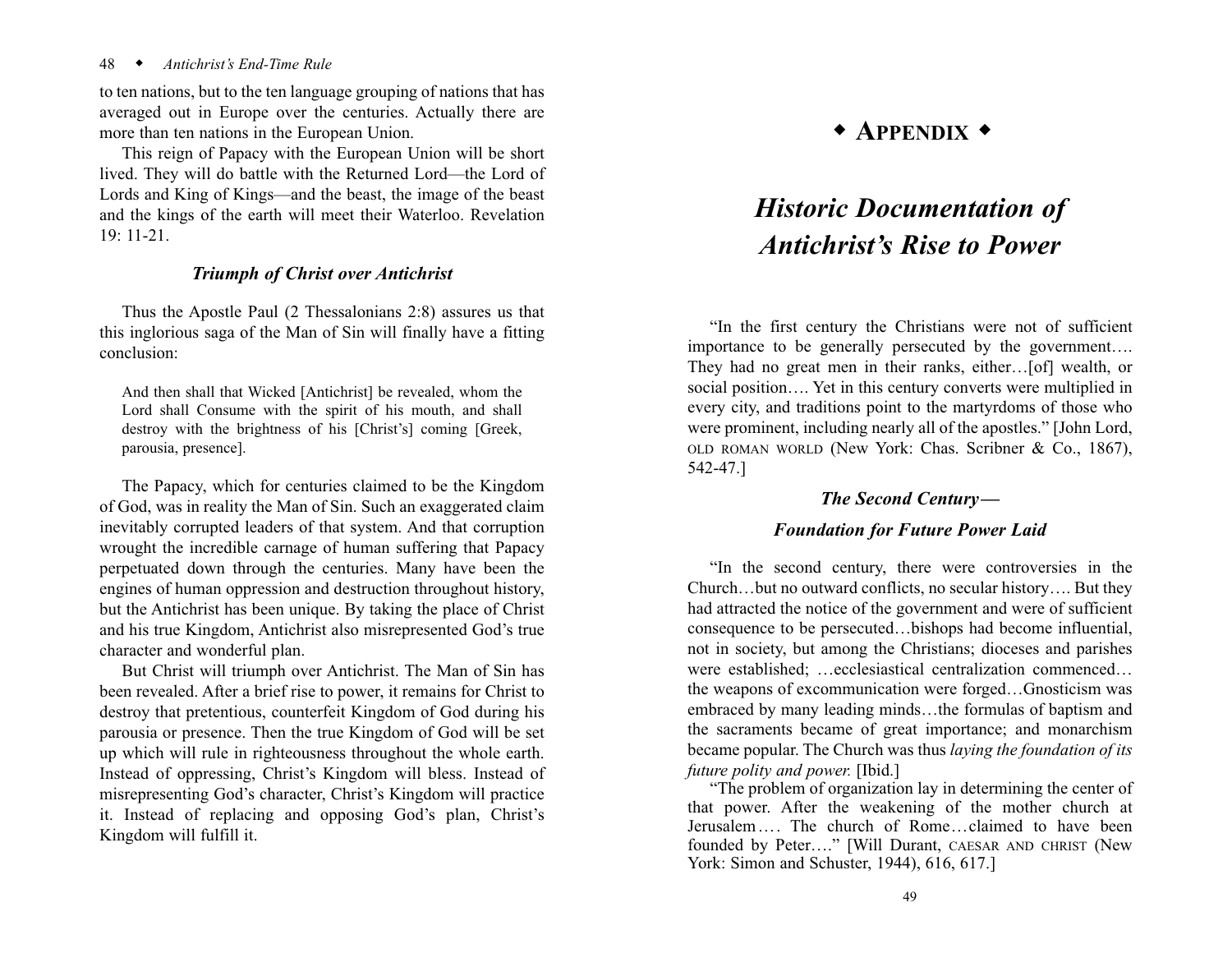# *The Third Century— Bishops Contend for Power*

"The third century saw the Church more powerful as an institution… Christianity had spread so extensively that it must needs be either persecuted or legalized…. Almost in every city, the ancient churches were found insufficient to contain the increasing number of proselytes; and in their place more stately and capacious edifices were erected…. Prosperity had relaxed the nerves of discipline. Fraud, envy and malice prevailed in every congregation. The proselytes aspired to the Episcopal office, which every day became an object more worthy of their ambition. The bishops, who contended with each other for ecclesiastical pre-eminence, claimed a secular and tyrannical power in the church." [Lord, OLD ROMAN WORLD, 542-547.]

"The story of Paul of Samosata, who filled the metropolitan see [bishopric] of Antioch…may serve to illustrate the condition and character of the times [A.D. 270]. Paul considered the service of the church a very lucrative profession. His ecclesiastical jurisdiction was venal and rapacious: he extorted frequent contributions from the most opulent of the faithful, and converted to his own use a considerable part of the public revenues.

"…His council chamber, and his throne, the splendor with which he appeared in public, the suppliant crowd who solicited his attention, the multitude of letters and petitions to which he dictated his answers, and the perpetual hurry of business in which he was involved, were circumstances much better suited to the state of a civil magistrate than to the humility of a primitive bishop." [Edward Gibbon, THE HISTORY OF THE DECLINE AND FALL OF THE ROMAN EMPIRE, (Chicago: Donahue Bros., 1900), Vol. 1, 633, 646,647.]

"It was the opinion of the Christians that the emperor [Decius] would more patiently endure a competitor for the purple than a bishop in the capital [Rome]." [Cyprian, EPISTOL. 55 cited in Gibbon, THE HISTORY OF THE DECLINE AND FALL OF THE ROMAN EMPIRE, 623.]

# *The Fourth Century— Removal of the Restraint to Papacy's Power*

The Pagan Roman Empire, however, was at first a restraining factor (2 Thessalonians 2:7). But by the fourth century the Pagan Roman Empire was rapidly failing. Its strength and unity were divided among six claimants to the imperial honor when Constantine became emperor. In order to unite his empire, Constantine converted to Christianity in A.D. 313. Then declared Christianity the religion of the Roman Empire. At this point, Pagan Rome ceased to be the restraining power and was "taken out of the way." Pagan Rome died and Papal Rome was born.

On this questionably blessed event, history records:

"Whether Constantine embraced it [Christianity] from conviction of its truth, or from policy, is a matter of dispute…. Worldly ambition pointed to the course which the emperor pursued in declaring himself a Christian…. Constantine made it the religion of the empire, and thenceforth we find its influence sullied with earthly things…. No particular bishop was regarded as head of the whole Church, but the emperor was such in point of fact…." [Emma Willard, UNIVERSAL HISTORY IN PERSPECTIVE (New York: A. S. Barnes & Co., 1854, 163.]

"War and commerce had spread the knowledge of the gospel beyond the confines of the Roman provinces; and the Barbarians…soon learned to esteem a religion…embraced by the greatest monarch, and the most civilized nation of the globe…. The gratitude of the Church has exalted the virtues and excused the failings of a generous patron who seated Christianity on the throne of the Roman world." [Gibbon, THE HISTORY OF THE DECLINE AND FALL OF THE ROMAN EMPIRE, Vol. 2, 182, 183.]

"With Pagan Rome out of the way and Constantine the inheritor of the Pontifex Maximus title in the Christian Church, the Man of Sin was free to grow and thrive. Soon civil rulers became the persecuting arm of the Catholic Church as pointed up in the "Edict of the Emperors Gratian, Valentinian II and Theodosius I," February 27, 380 A.D. — "We order those who follow this doc-